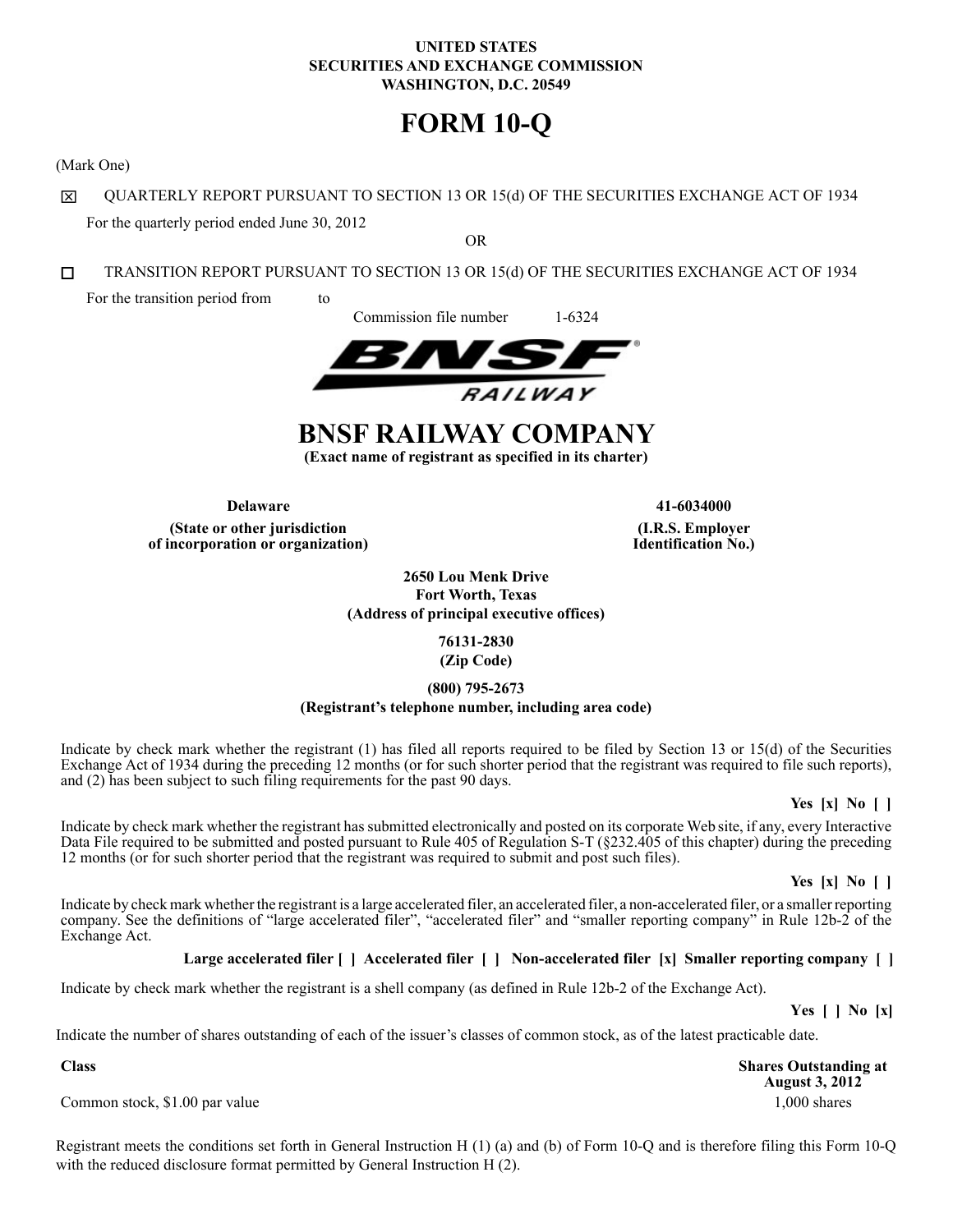# <span id="page-1-0"></span>**Table of Contents**

| <b>PART I</b>     | <b>FINANCIAL INFORMATION</b>                              | <b>PAGE</b>     |
|-------------------|-----------------------------------------------------------|-----------------|
| Item 1.           | <b>Financial Statements.</b>                              | $\underline{3}$ |
| Item 2.           | Management's Narrative Analysis of Results of Operations. | 21              |
| Item 4.           | <b>Controls and Procedures.</b>                           | 24              |
| <b>PART II</b>    | <b>OTHER INFORMATION</b>                                  |                 |
| Item 1.           | <b>Legal Proceedings.</b>                                 | 25              |
| Item 6.           | Exhibits.                                                 | 25              |
| <b>Signatures</b> |                                                           | $S-1$           |
| Exhibits          |                                                           | $E-1$           |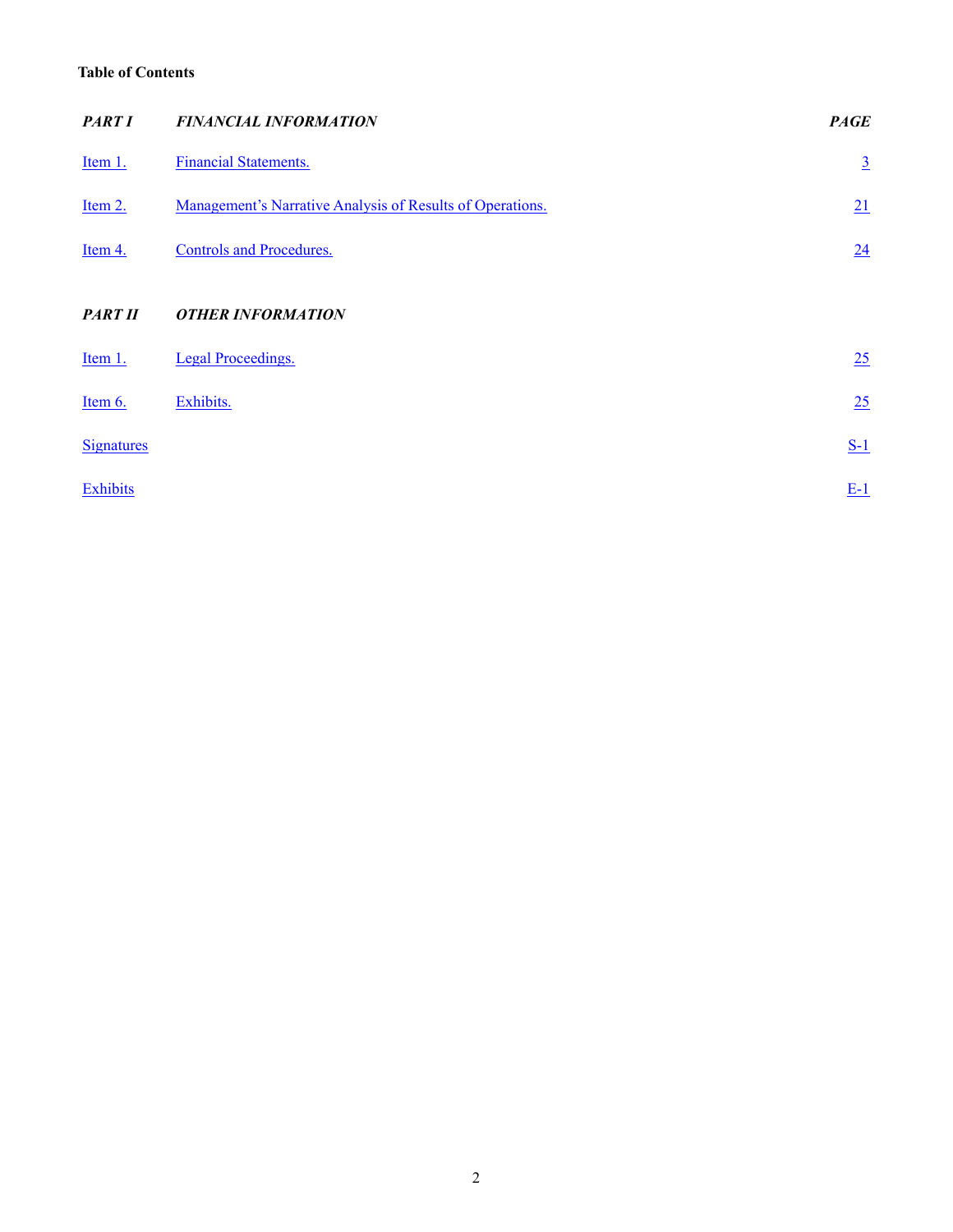# **PART I FINANCIAL INFORMATION**

### <span id="page-2-0"></span>**Item 1. Financial Statements.**

# **BNSF RAILWAY COMPANY and SUBSIDIARIES CONSOLIDATED STATEMENTS OF INCOME (In millions) (Unaudited)**

|                                  |    | Three Months Ended June 30, | Six Months Ended June 30, |       |    |       |               |       |
|----------------------------------|----|-----------------------------|---------------------------|-------|----|-------|---------------|-------|
|                                  |    | 2012                        |                           | 2011  |    | 2012  |               | 2011  |
| Revenues                         | \$ | 4,966                       | $\mathcal{S}$             | 4,710 | \$ | 9,892 | $\mathcal{S}$ | 9,180 |
|                                  |    |                             |                           |       |    |       |               |       |
| Operating expenses:              |    |                             |                           |       |    |       |               |       |
| Compensation and benefits        |    | 1,069                       |                           | 1,066 |    | 2,179 |               | 2,135 |
| Fuel                             |    | 1,102                       |                           | 1,096 |    | 2,197 |               | 2,035 |
| Purchased services               |    | 539                         |                           | 495   |    | 1,061 |               | 1,006 |
| Depreciation and amortization    |    | 470                         |                           | 450   |    | 932   |               | 896   |
| Equipment rents                  |    | 199                         |                           | 191   |    | 401   |               | 383   |
| Materials and other              |    | 154                         |                           | 192   |    | 439   |               | 414   |
| Total operating expenses         |    | 3,533                       |                           | 3,490 |    | 7,209 |               | 6,869 |
| Operating income                 |    | 1,433                       |                           | 1,220 |    | 2,683 |               | 2,311 |
| Interest expense                 |    | 14                          |                           | 20    |    | 29    |               | 42    |
| Interest income, related parties |    | (13)                        |                           | (7)   |    | (25)  |               | (13)  |
| Other expense, net               |    | 3                           |                           | 1     |    | 5     |               | 4     |
|                                  |    |                             |                           |       |    |       |               |       |
| Income before income taxes       |    | 1,429                       |                           | 1,206 |    | 2,674 |               | 2,278 |
| Income tax expense               |    | 527                         |                           | 422   |    | 983   |               | 811   |
| Net income                       | \$ | 902                         | \$                        | 784   | \$ | 1,691 | \$            | 1,467 |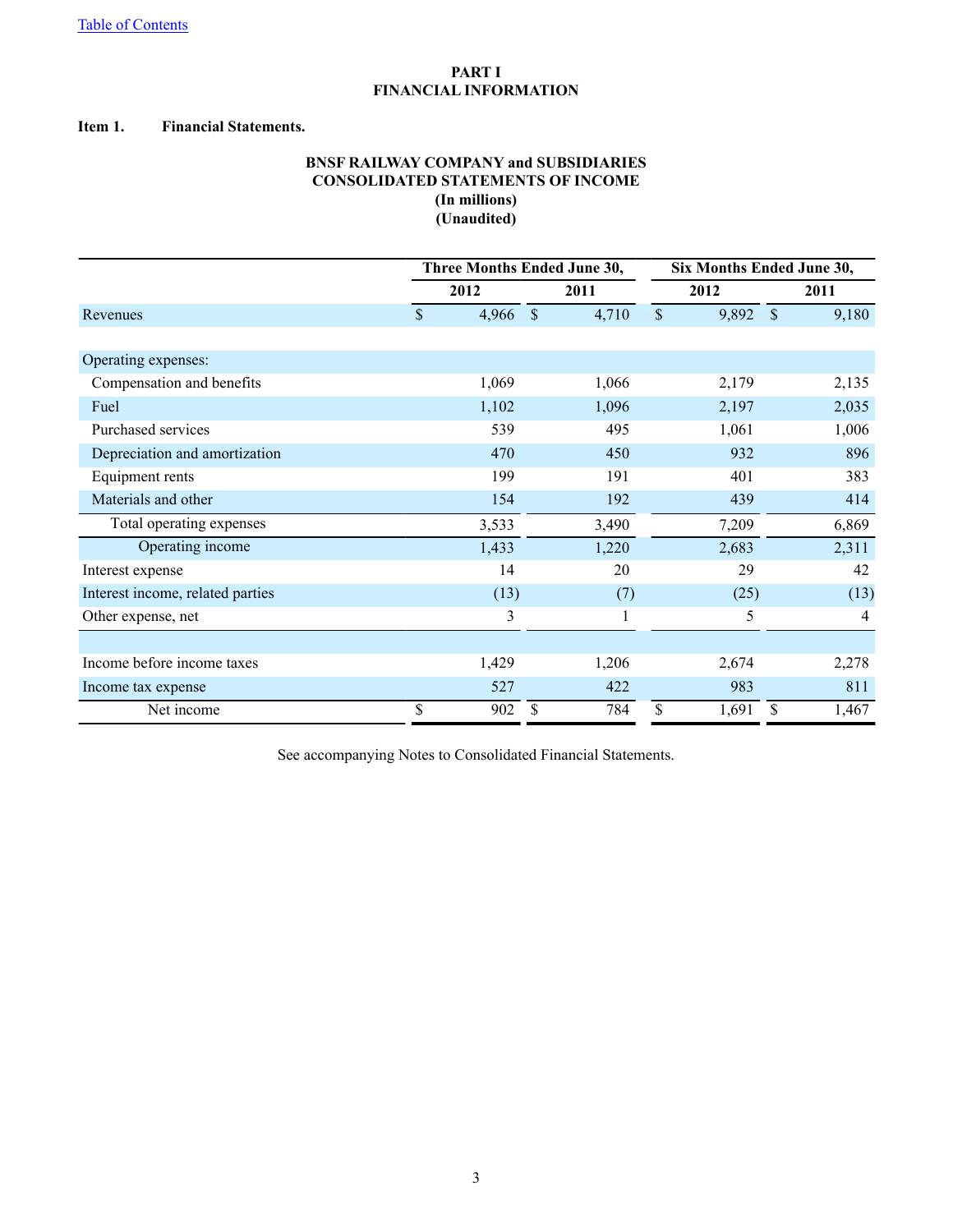# **BNSF RAILWAY COMPANY and SUBSIDIARIES CONSOLIDATED STATEMENTS OF COMPREHENSIVE INCOME (In millions) (Unaudited)**

|                                                                                                                                                         | Three Months Ended June 30, |      | Six Months Ended June 30, |       |  |       |  |
|---------------------------------------------------------------------------------------------------------------------------------------------------------|-----------------------------|------|---------------------------|-------|--|-------|--|
|                                                                                                                                                         | 2012                        | 2011 |                           | 2012  |  | 2011  |  |
| Net income                                                                                                                                              | 902                         | 784  | S                         | 1,691 |  | 1,467 |  |
|                                                                                                                                                         |                             |      |                           |       |  |       |  |
| Other comprehensive income:                                                                                                                             |                             |      |                           |       |  |       |  |
| Change in amortization of accumulated<br>actuarial losses, net of tax expense of \$0 million,<br>\$0 million, \$2 million and \$0 million, respectively | 2                           |      |                           | 4     |  |       |  |
| Change in fuel hedge mark-to-market, net of<br>tax benefit of \$2 million, \$26 million, \$7 million<br>and \$1 million, respectively                   | (3)                         | (41) |                           | (11)  |  | (1)   |  |
| Change in accumulated other comprehensive<br>income of equity method investees                                                                          | (1)                         | (1)  |                           | (3)   |  |       |  |
| Other comprehensive loss, net of tax                                                                                                                    | (2)                         | (42) |                           | (10)  |  | (1)   |  |
| Total comprehensive income                                                                                                                              | \$<br>900                   | 742  |                           | 1.681 |  | 1,466 |  |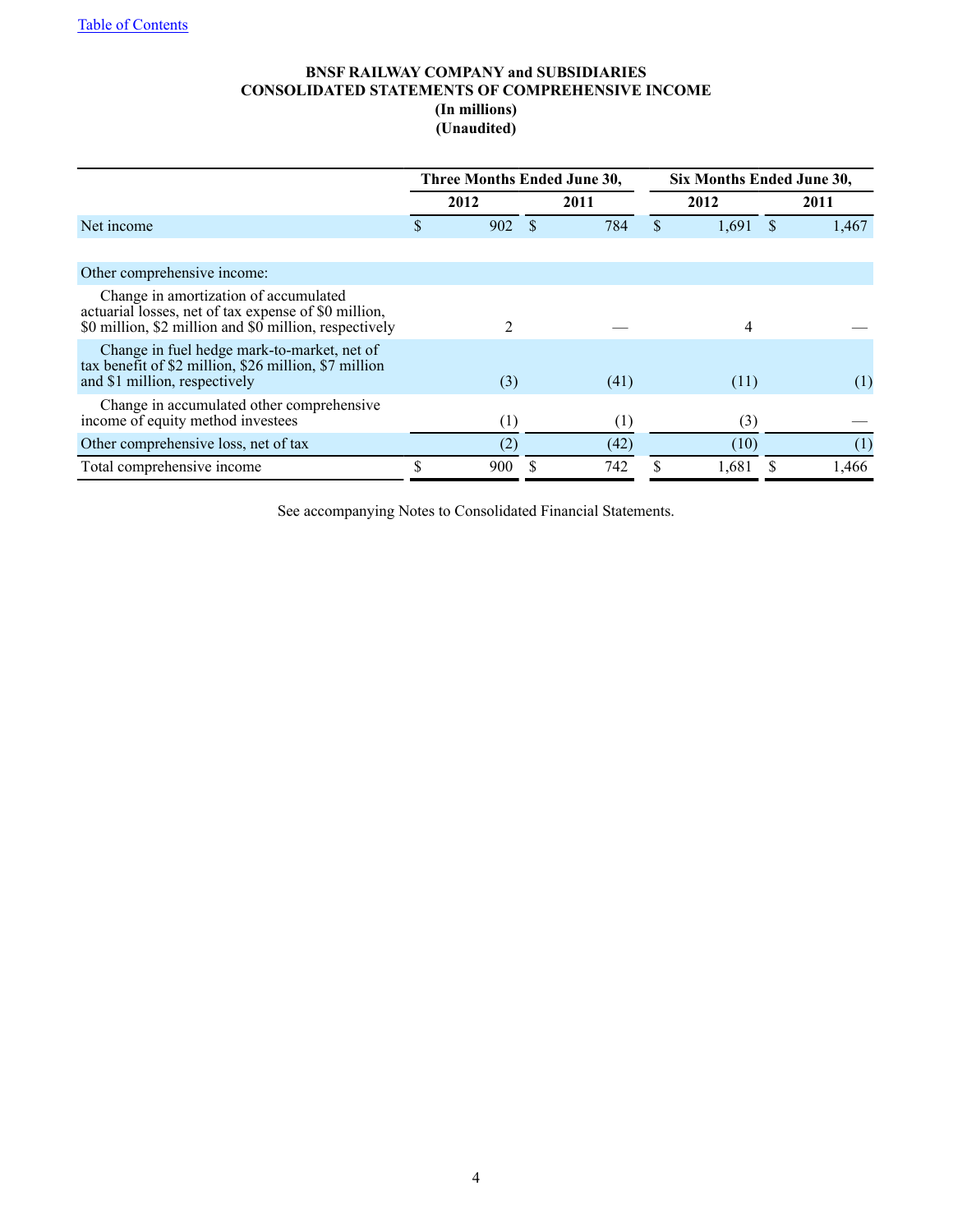# **BNSF RAILWAY COMPANY and SUBSIDIARIES CONSOLIDATED BALANCE SHEETS (In millions) (Unaudited)**

|                                                                                                     | June 30,<br>2012 |         |                           | December 31,<br>2011 |
|-----------------------------------------------------------------------------------------------------|------------------|---------|---------------------------|----------------------|
| <b>ASSETS</b>                                                                                       |                  |         |                           |                      |
| Current assets:                                                                                     |                  |         |                           |                      |
| Cash and cash equivalents                                                                           | \$               | 333     | $\mathcal{S}$             | 293                  |
| Accounts receivable, net                                                                            |                  | 1,283   |                           | 1,265                |
| Materials and supplies                                                                              |                  | 777     |                           | 739                  |
| Current portion of deferred income taxes                                                            |                  | 228     |                           | 295                  |
| Other current assets                                                                                |                  | 246     |                           | 190                  |
| Total current assets                                                                                |                  | 2,867   |                           | 2,782                |
|                                                                                                     |                  |         |                           |                      |
| Property and equipment, net of accumulated depreciation of \$1,277 and \$1,056,<br>respectively     |                  | 49,090  |                           | 48,033               |
| Goodwill                                                                                            |                  | 14,803  |                           | 14,803               |
| Intangible assets, net                                                                              |                  | 1,267   |                           | 1,420                |
| Other assets                                                                                        |                  | 1,980   |                           | 1,949                |
| Total assets                                                                                        | \$               | 70,007  | \$                        | 68,987               |
|                                                                                                     |                  |         |                           |                      |
| <b>LIABILITIES AND STOCKHOLDER'S EQUITY</b>                                                         |                  |         |                           |                      |
| Current liabilities:                                                                                |                  |         |                           |                      |
| Accounts payable and other current liabilities                                                      | \$               | 2,808   | $\mathcal{S}$             | 3,093                |
| Long-term debt due within one year                                                                  |                  | 217     |                           | 226                  |
| <b>Total current liabilities</b>                                                                    |                  | 3,025   |                           | 3,319                |
|                                                                                                     |                  |         |                           |                      |
| Deferred income taxes                                                                               |                  | 16,084  |                           | 15,847               |
| Long-term debt                                                                                      |                  | 1,709   |                           | 1,845                |
| Intangible liabilities, net                                                                         |                  | 1,355   |                           | 1,496                |
| Casualty and environmental liabilities                                                              |                  | 849     |                           | 905                  |
| Pension and retiree health and welfare liability                                                    |                  | 732     |                           | 769                  |
| Other liabilities                                                                                   |                  | 1,039   |                           | 998                  |
| Total liabilities                                                                                   |                  | 24,793  |                           | 25,179               |
| Commitments and contingencies (see Notes 2, 6 and 7)                                                |                  |         |                           |                      |
| Stockholder's equity:                                                                               |                  |         |                           |                      |
| Common stock, \$1 par value, 1,000 shares authorized;<br>issued and outstanding and paid-in capital |                  | 42,920  |                           | 42,920               |
| Retained earnings                                                                                   |                  | 7,346   |                           | 5,655                |
| Intercompany notes receivable                                                                       |                  | (4,839) |                           | (4, 564)             |
| Accumulated other comprehensive loss                                                                |                  | (213)   |                           | (203)                |
| Total stockholder's equity                                                                          |                  | 45,214  |                           | 43,808               |
| Total liabilities and stockholder's equity                                                          | \$               | 70,007  | $\boldsymbol{\mathsf{S}}$ | 68,987               |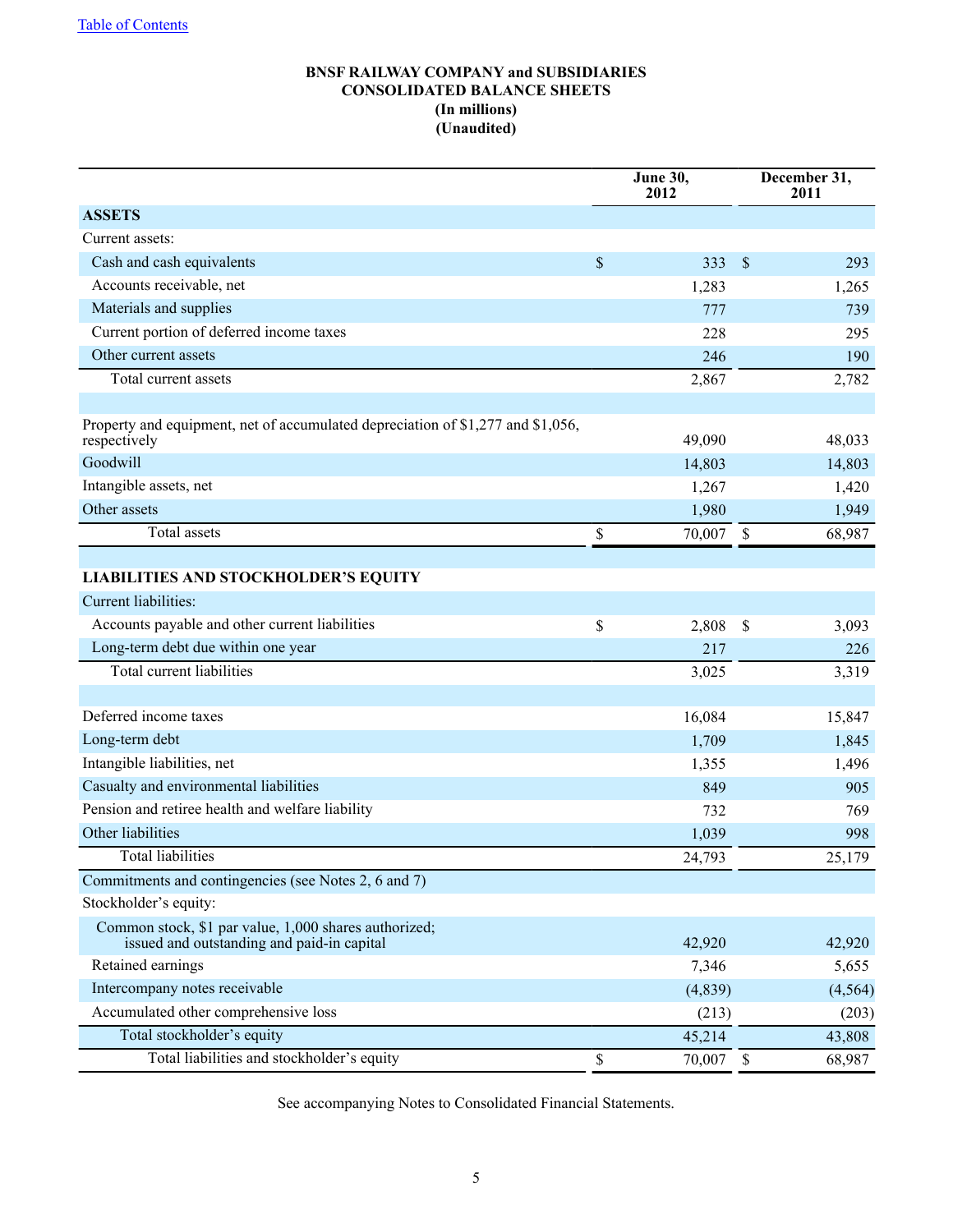# **BNSF RAILWAY COMPANY and SUBSIDIARIES CONSOLIDATED STATEMENTS OF CASH FLOWS (In millions) (Unaudited)**

|                                                                                   | <b>Six Months Ended June 30,</b> |              |                           |              |
|-----------------------------------------------------------------------------------|----------------------------------|--------------|---------------------------|--------------|
|                                                                                   |                                  | 2012         |                           | 2011         |
| <b>OPERATING ACTIVITIES</b>                                                       |                                  |              |                           |              |
| Net income                                                                        | \$                               | 1,691        | \$                        | 1,467        |
| Adjustments to reconcile net income to net cash provided by operating activities: |                                  |              |                           |              |
| Depreciation and amortization                                                     |                                  | 932          |                           | 896          |
| Deferred income taxes                                                             |                                  | 304          |                           | 464          |
| Long-term casualty and environmental liabilities, net                             |                                  | (66)         |                           | (27)         |
| Contribution to defined benefit pension plan                                      |                                  | (36)         |                           |              |
| Other, net                                                                        |                                  | (60)         |                           | (84)         |
| Changes in current assets and liabilities:                                        |                                  |              |                           |              |
| Accounts receivable, net                                                          |                                  | (17)         |                           | (148)        |
| Materials and supplies                                                            |                                  | (38)         |                           | (78)         |
| Other current assets                                                              |                                  | (112)        |                           | (172)        |
| Accounts payable and other current liabilities                                    |                                  | (247)        |                           | (96)         |
| Net cash provided by operating activities                                         |                                  | 2,351        |                           | 2,222        |
|                                                                                   |                                  |              |                           |              |
| <b>INVESTING ACTIVITIES</b>                                                       |                                  |              |                           |              |
| Capital expenditures excluding equipment                                          |                                  | (1,164)      |                           | (1,101)      |
| Acquisition of equipment                                                          |                                  | (564)        |                           | (261)        |
| Other, net                                                                        |                                  | (211)        |                           | (151)        |
| Net cash used for investing activities                                            |                                  | (1,939)      |                           | (1, 513)     |
|                                                                                   |                                  |              |                           |              |
| <b>FINANCING ACTIVITIES</b>                                                       |                                  |              |                           |              |
| Payments on long-term debt                                                        |                                  | (98)         |                           | (117)        |
| Net increase in intercompany notes receivable classified as equity                |                                  | (275)        |                           | (571)        |
| Other, net                                                                        |                                  | $\mathbf{1}$ |                           |              |
| Net cash used for financing activities                                            |                                  | (372)        |                           | (688)        |
| Increase in cash and cash equivalents                                             |                                  | 40           |                           | 21           |
| Cash and cash equivalents:                                                        |                                  |              |                           |              |
| Beginning of period                                                               |                                  | 293          |                           | 10           |
| End of period                                                                     | \$                               | 333          | \$                        | 31           |
|                                                                                   |                                  |              |                           |              |
| SUPPLEMENTAL CASH FLOW INFORMATION                                                |                                  |              |                           |              |
| Interest paid, net of amounts capitalized                                         | \$                               | 43           | $\mathbb{S}$              | 54           |
| Capital investments accrued but not yet paid                                      | \$                               | 143          | \$                        | 115          |
| Income taxes paid, net of refunds                                                 | \$                               | 729          | $\boldsymbol{\mathsf{S}}$ | 338          |
| Non-cash asset financing                                                          | \$                               |              | $\mathbb S$               | $\mathbf{1}$ |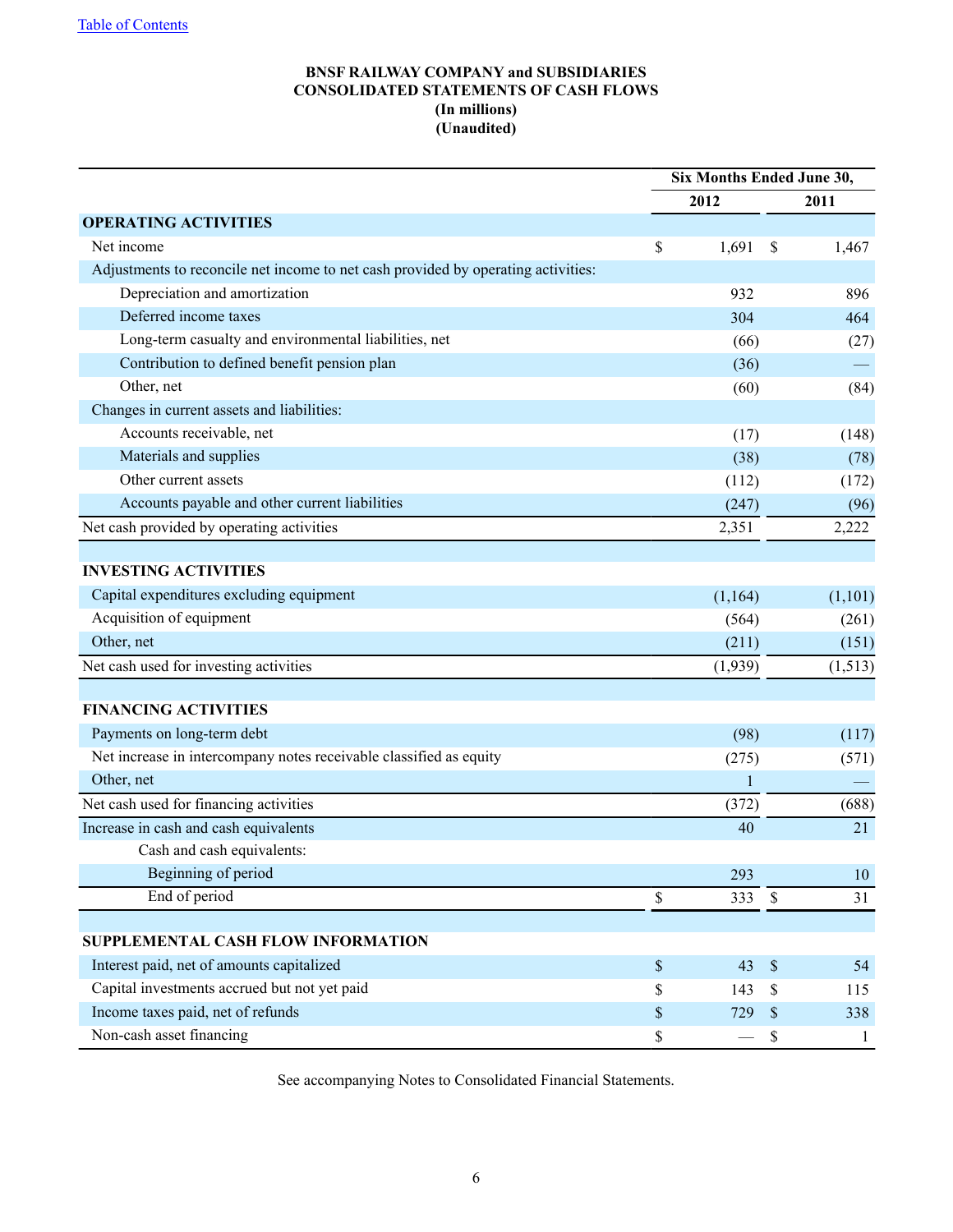# **BNSF RAILWAY COMPANY and SUBSIDIARIES CONSOLIDATED STATEMENTS OF CHANGES IN STOCKHOLDER'S EQUITY (In millions) (Unaudited)**

|                                            | Common<br><b>Stock</b><br>and Paid-in<br>Capital |   | <b>Retained</b><br>Earnings | Inter-<br>Company<br><b>Notes</b><br>Receivable | Accumulated<br><b>Other</b><br>Comprehensive<br>Loss |      | <b>Total</b><br>Stockholder's<br><b>Equity</b> |
|--------------------------------------------|--------------------------------------------------|---|-----------------------------|-------------------------------------------------|------------------------------------------------------|------|------------------------------------------------|
| Balance at December 31, 2011               | 42,920                                           | S | 5,655                       | $(4,564)$ \$                                    | (203)                                                | - \$ | 43,808                                         |
| Change in intercompany notes<br>receivable |                                                  |   |                             | (275)                                           |                                                      |      | (275)                                          |
| Comprehensive income, net of tax           |                                                  |   | 1,691                       |                                                 | (10)                                                 |      | 1,681                                          |
| Balance at June 30, 2012                   | 42.920                                           |   | 7,346                       | (4,839)                                         | (213)                                                | -S   | 45,214                                         |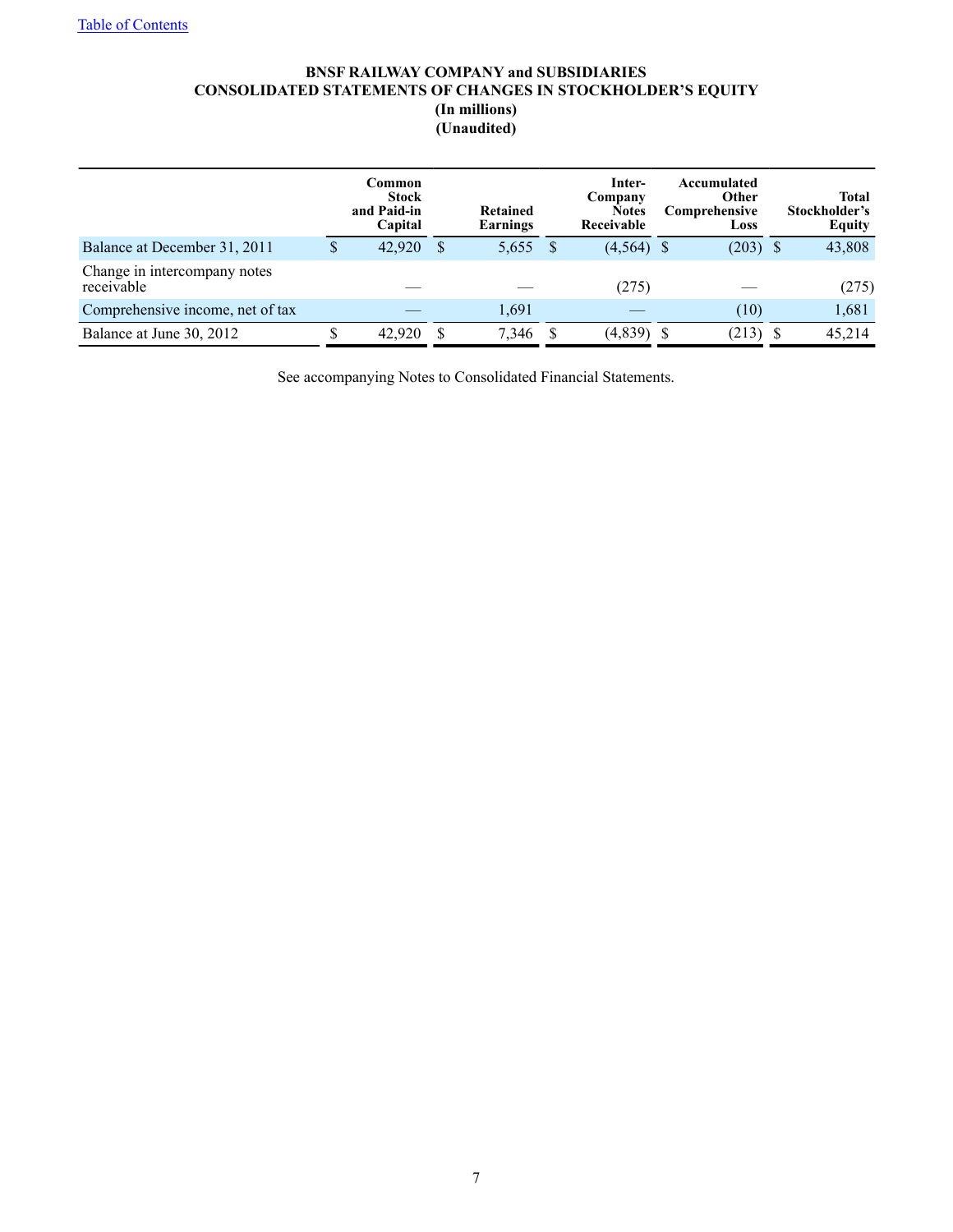#### **NOTES TO CONSOLIDATED FINANCIAL STATEMENTS (Unaudited)**

#### **1. Accounting Policies and Interim Results**

The Consolidated Financial Statements should be read in conjunction with BNSF Railway Company's Annual Report on Form 10-K for the year ended December 31, 2011, including the financial statements and notes thereto. The Consolidated Financial Statements include the accounts of BNSF Railway Company and its majority-owned subsidiaries (collectively BNSF Railway or the Company). BNSF Railway is a wholly-owned subsidiary of Burlington Northern Santa Fe, LLC (BNSF), and is the principal operating subsidiary of BNSF. All intercompany accounts and transactions have been eliminated.

On February 12, 2010, Berkshire Hathaway Inc., a Delaware corporation (Berkshire), acquired 100% of the outstanding shares of Burlington Northern Santa Fe Corporation common stock that it did not already own. The acquisition was completed through the merger (the Merger) of Burlington Northern Santa Fe Corporation with and into R Acquisition Company, LLC, a Delaware limited liability company and an indirect wholly-owned subsidiary of Berkshire (Merger Sub), with Merger Sub continuing as the surviving entity. In connection with the Merger, Merger Sub changed its name to "Burlington Northern Santa Fe, LLC" and remains an indirect, wholly-owned subsidiary of Berkshire. Berkshire's cost of acquiring BNSF was pushed-down to establish a new accounting basis for BNSF beginning as of February 13, 2010.

The results of operations for any interim period are not necessarily indicative of the results of operations to be expected for the entire year. In the opinion of management, the unaudited financial statements reflect all adjustments (consisting of only normal recurring adjustments, except as disclosed) necessary for a fair statement of BNSF Railway's consolidated financial position as of June 30, 2012, and the results of operations for the three and six months ended June 30, 2012 and 2011.

Certain prior year amounts in the Consolidated Statements of Cash Flows have been adjusted to correctly reflect the presentation of changes in accrued but unpaid capital items. The correction did not affect the Company's previously reported results of operations or financial position.

#### **2. Fuel**

Fuel costs represented 30 percent of total operating expenses during both the six months ended June 30, 2012 and 2011. Due to the significance of diesel fuel expenses to the operations of BNSF Railway and the historical volatility of fuel prices, in the past the Company had entered into derivatives to partially mitigate the risk of fluctuations in the price of its diesel fuel purchases. Previously, the Company entered into fuel-derivative instruments based on management's evaluation of current and expected diesel fuel price trends with the intent of protecting operating margins and overall profitability from adverse fuel price changes. However, to the extent the Company hedged portions of its fuel purchases, it may not have realized the impact of decreases in fuel prices. Conversely, to the extent the Company did not hedge portions of its fuel purchases, it may have been adversely affected by increases in fuel prices.

Derivative positions were closely monitored to ensure that they would not exceed actual fuel requirements in any period. The Company has not entered into any new derivative contracts subsequent to the Merger and all previously open derivatives expired by June 30, 2012. As of December 31, 2011, BNSF Railway had existing fuel-derivative agreements covering approximately 36 million gallons.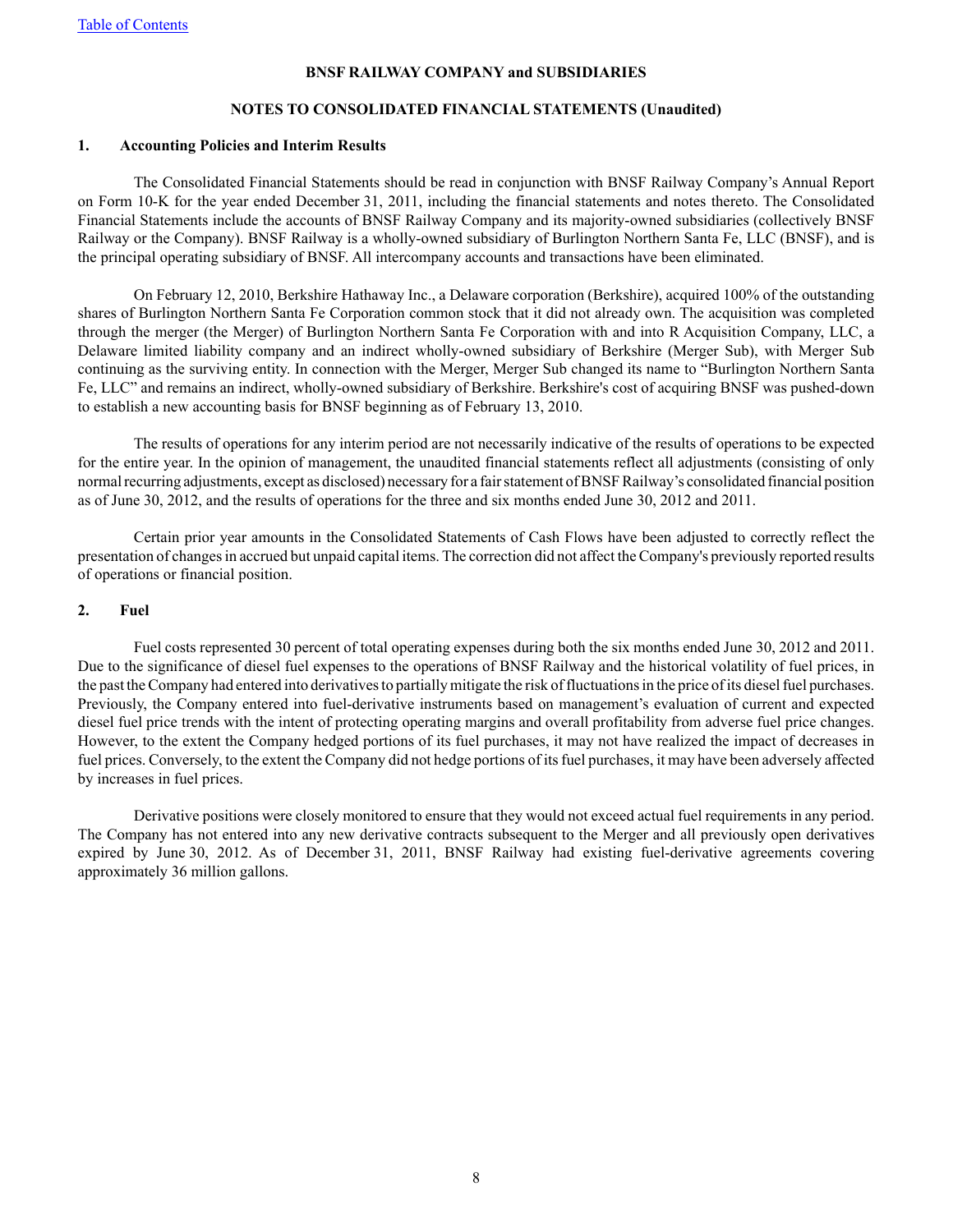# **NOTES TO CONSOLIDATED FINANCIAL STATEMENTS (Unaudited) – (Continued)**

### **Derivative Activities**

The Company had formally documented the relationship between the hedging instrument and the hedged item, as well as the risk management objective and strategy for the use of the hedging instrument. This documentation included linking the derivatives that are designated as fair value or cash flow hedges to specific assets or liabilities on the balance sheet, commitments or forecasted transactions. The Company assessed at the time a derivative contract was entered into, and at least quarterly thereafter, whether the derivative item was effective in offsetting the changes in fair value or cash flows. Any change in fair value resulting from ineffectiveness, as defined by authoritative accounting guidance related to derivatives and hedging*,* was recognized in current period earnings. For derivative instruments that are designated and qualify as cash flow hedges, the effective portion of the gain or loss on the derivative instrument was recorded in accumulated other comprehensive loss (AOCL) as a separate component of stockholder's equity and reclassified into earnings in the period during which the hedge transaction affects earnings. Cash flows related to fuel derivatives are classified as operating activities in the Consolidated Statements of Cash Flows.

The maximum amount of loss the Company could have incurred from credit risk based on the gross fair value of derivative instruments in asset positions and the Company's net asset exposure to counterparty credit risk was \$0 million and \$24 million as of June 30, 2012 and December 31, 2011, respectively. As of June 30, 2012 and December 31, 2011, the amount recorded for derivative transactions, net of any master netting arrangements was the same amount as derivative positions presented gross of any master netting arrangements.

The table below contains a summary of all derivative positions reported in the Consolidated Financial Statements, presented gross of any master netting arrangements (in millions):

| <b>Fair Value of Derivative Instruments</b>                                   |    |                         |  |                      |                                  |  |  |  |  |  |  |
|-------------------------------------------------------------------------------|----|-------------------------|--|----------------------|----------------------------------|--|--|--|--|--|--|
| <b>Asset Derivatives</b>                                                      |    |                         |  |                      |                                  |  |  |  |  |  |  |
|                                                                               |    | <b>June 30,</b><br>2012 |  | December 31,<br>2011 | <b>Balance Sheet</b><br>Location |  |  |  |  |  |  |
| Asset derivatives designated as<br>hedging instruments under ASC 815-20       |    |                         |  |                      |                                  |  |  |  |  |  |  |
| Fuel contracts                                                                | \$ |                         |  | 24                   | Other current assets             |  |  |  |  |  |  |
| Total asset derivatives designated as<br>hedging instruments under ASC 815-20 | S  |                         |  | 24                   |                                  |  |  |  |  |  |  |
|                                                                               |    |                         |  |                      |                                  |  |  |  |  |  |  |
| Total asset derivatives                                                       |    |                         |  | 24                   |                                  |  |  |  |  |  |  |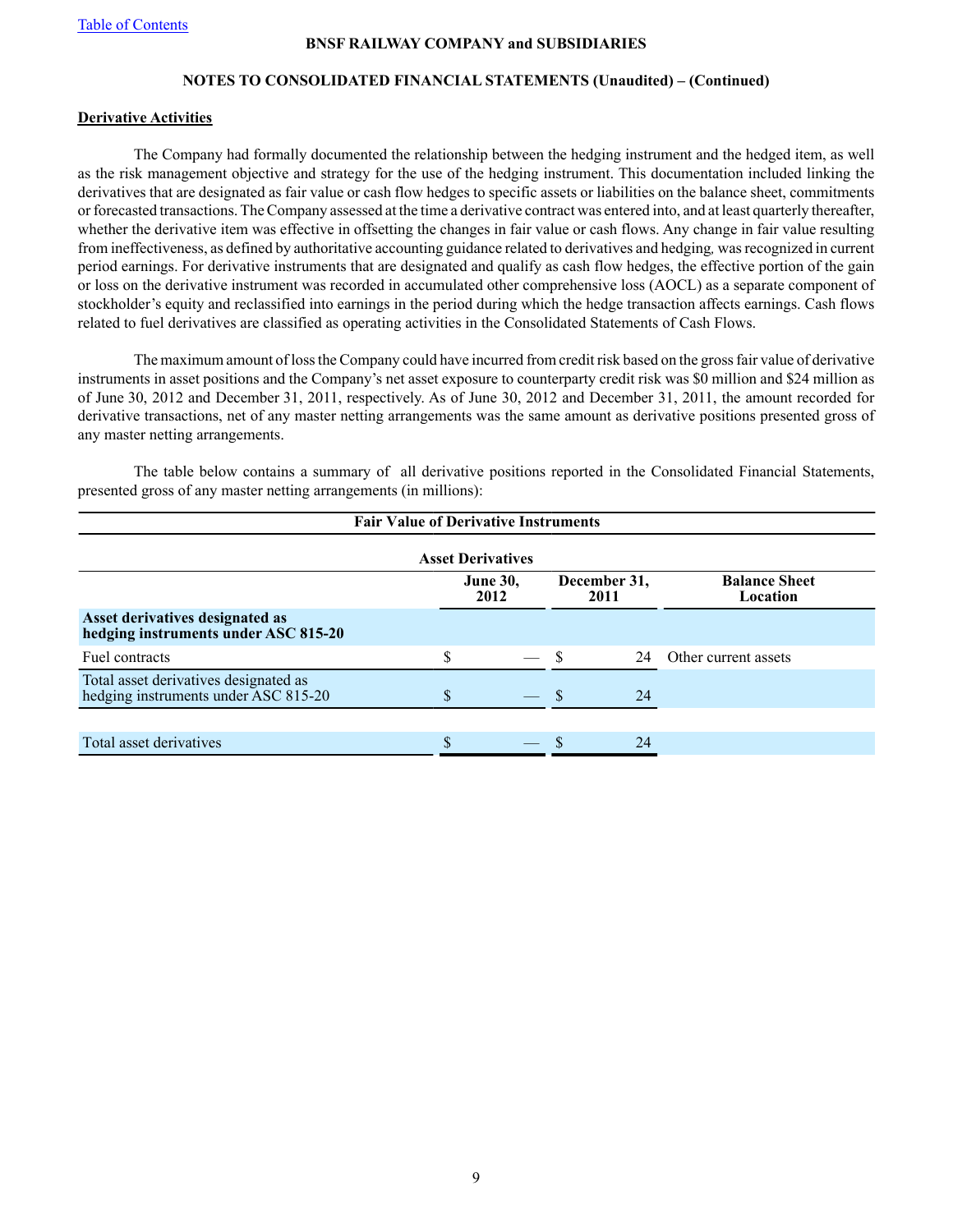# **NOTES TO CONSOLIDATED FINANCIAL STATEMENTS (Unaudited) – (Continued)**

# **The Effects of Derivative Instruments Gains and Losses for the Three Months Ended June 30, 2012 and 2011**

# Derivatives in ASC 815-20 Cash Flow Hedging Relationships

| Other Comprehensive Income (OCI)<br>on Derivatives (Effective Portion) |
|------------------------------------------------------------------------|
| 2011                                                                   |
|                                                                        |
|                                                                        |
| 2012                                                                   |

|                       |                                              | <b>Amount of Gain or (Loss) Recognized from</b><br><b>AOCL</b> into Income (Effective Portion) |   |      |    |  |
|-----------------------|----------------------------------------------|------------------------------------------------------------------------------------------------|---|------|----|--|
|                       | <b>Location of Gain or (Loss) Recognized</b> |                                                                                                |   |      |    |  |
|                       | from AOCL into Income                        |                                                                                                |   | 2011 |    |  |
| <b>Fuel Contracts</b> | Fuel expense                                 |                                                                                                | 4 |      |    |  |
| Total derivatives     |                                              |                                                                                                | 4 |      | 32 |  |
|                       |                                              |                                                                                                |   |      |    |  |

|                       |                                              | <b>Income on Derivatives</b><br>from Effectiveness Testing) <sup>a</sup> | <b>Amount of Gain or (Loss) Recognized in</b><br>(Ineffective Portion and Amount Excluded |      |
|-----------------------|----------------------------------------------|--------------------------------------------------------------------------|-------------------------------------------------------------------------------------------|------|
|                       | <b>Location of Gain or (Loss) Recognized</b> |                                                                          |                                                                                           |      |
|                       | in Income on Derivatives                     | 2012                                                                     |                                                                                           | 2011 |
| <b>Fuel Contracts</b> | Fuel expense                                 |                                                                          |                                                                                           | (3)  |
| Total derivatives     |                                              |                                                                          |                                                                                           | (3)  |

<sup>a</sup> No portion of the gain or (loss) was excluded from the assessment of hedge effectiveness for the periods then ended.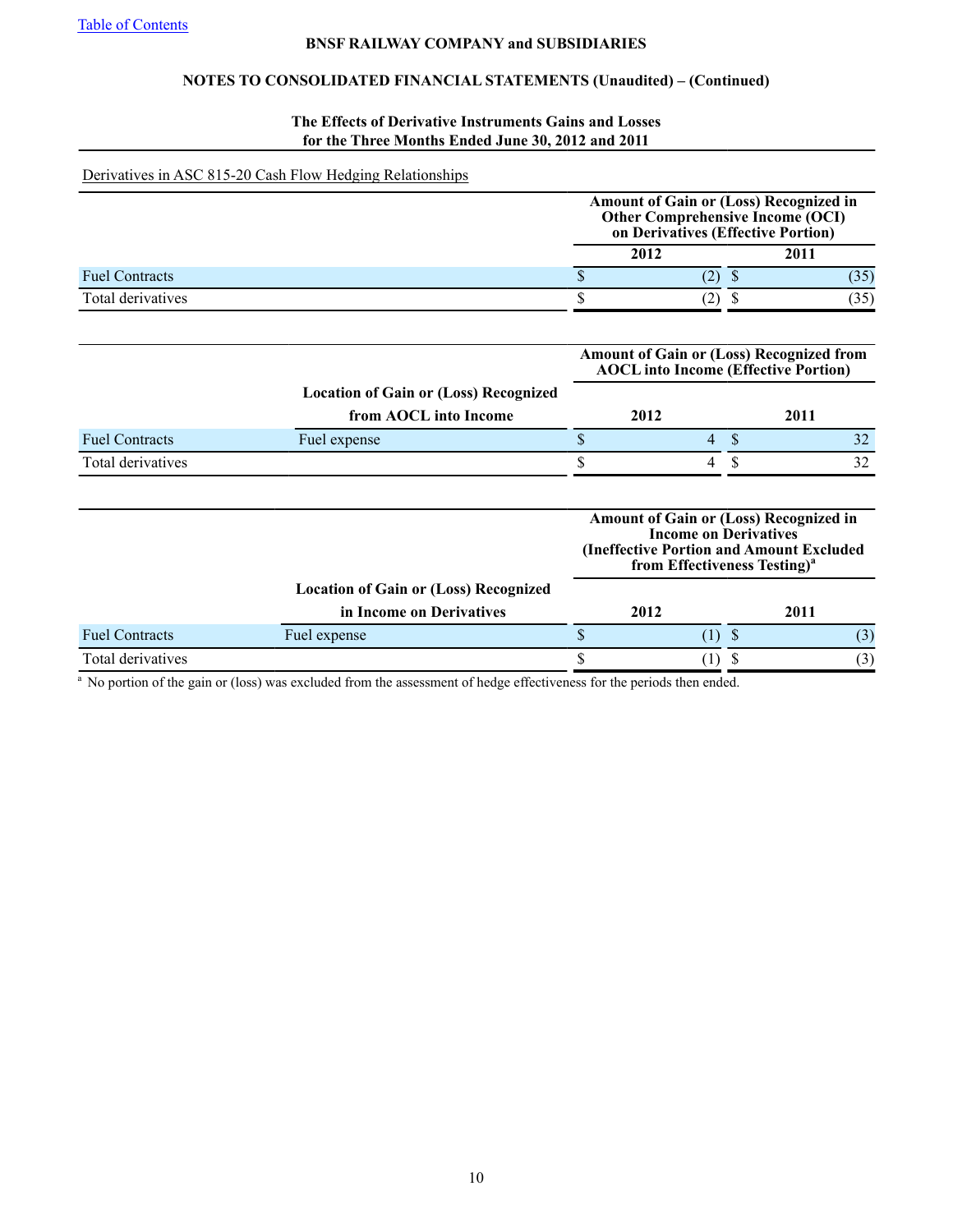# **NOTES TO CONSOLIDATED FINANCIAL STATEMENTS (Unaudited) – (Continued)**

#### **The Effects of Derivative Instruments Gains and Losses for the Six Months Ended June 30, 2012 and 2011**

### Derivatives in ASC 815-20 Cash Flow Hedging Relationships

|                       |      | Amount of Gain or (Loss) Recognized in<br><b>Other Comprehensive Income (OCI)</b><br>on Derivatives (Effective Portion) |  |      |  |  |
|-----------------------|------|-------------------------------------------------------------------------------------------------------------------------|--|------|--|--|
|                       | 2012 |                                                                                                                         |  | 2011 |  |  |
| <b>Fuel Contracts</b> |      |                                                                                                                         |  |      |  |  |
| Total derivatives     |      |                                                                                                                         |  |      |  |  |

|                       |                                              | <b>Amount of Gain or (Loss) Recognized from</b><br><b>AOCL</b> into Income (Effective Portion) |    |      |  |  |
|-----------------------|----------------------------------------------|------------------------------------------------------------------------------------------------|----|------|--|--|
|                       | <b>Location of Gain or (Loss) Recognized</b> |                                                                                                |    |      |  |  |
|                       | from AOCL into Income                        | 2012                                                                                           |    | 2011 |  |  |
| <b>Fuel Contracts</b> | Fuel expense                                 |                                                                                                | 25 |      |  |  |
| Total derivatives     |                                              |                                                                                                |    |      |  |  |

|                       |                                              | Amount of Gain or (Loss) Recognized in<br>(Ineffective Portion and Amount Excluded | <b>Income on Derivatives</b> | from Effectiveness Testing) <sup>a</sup> |     |
|-----------------------|----------------------------------------------|------------------------------------------------------------------------------------|------------------------------|------------------------------------------|-----|
|                       | <b>Location of Gain or (Loss) Recognized</b> |                                                                                    |                              |                                          |     |
|                       | in Income on Derivatives                     | 2012                                                                               |                              | 2011                                     |     |
| <b>Fuel Contracts</b> | Fuel expense                                 |                                                                                    | (3)                          |                                          | (9) |
| Total derivatives     |                                              |                                                                                    | 3)                           |                                          | (9) |

 $^{\circ}$  No portion of the gain or (loss) was excluded from the assessment of hedge effectiveness for the periods then ended.

As all previously open derivatives had expired by June 30, 2012, there will be no pre-tax hedge instrument gains that will be reclassified from accumulated other comprehensive loss into earnings within the next twelve months.

The Company utilized a market approach using the forward commodity price for the periods hedged to value its fuelderivative swaps and costless collars. As such, the fair values of these instruments were classified as Level 2 valuations under authoritative accounting guidance related to fair value measurements.

Additional disclosure related to derivative instruments is included in Note 10 to the Consolidated Financial Statements.

# **3. Accounts Receivable, Net**

Accounts receivable, net consists of freight and other receivables, reduced by an allowance for bill adjustments and uncollectible accounts, based upon expected collectibility. At June 30, 2012, and December 31, 2011, \$47 million and \$38 million, respectively, of such allowances had been recorded.

At June 30, 2012, and December 31, 2011, \$38 million and \$31 million, respectively, of accounts receivable were greater than 90 days old.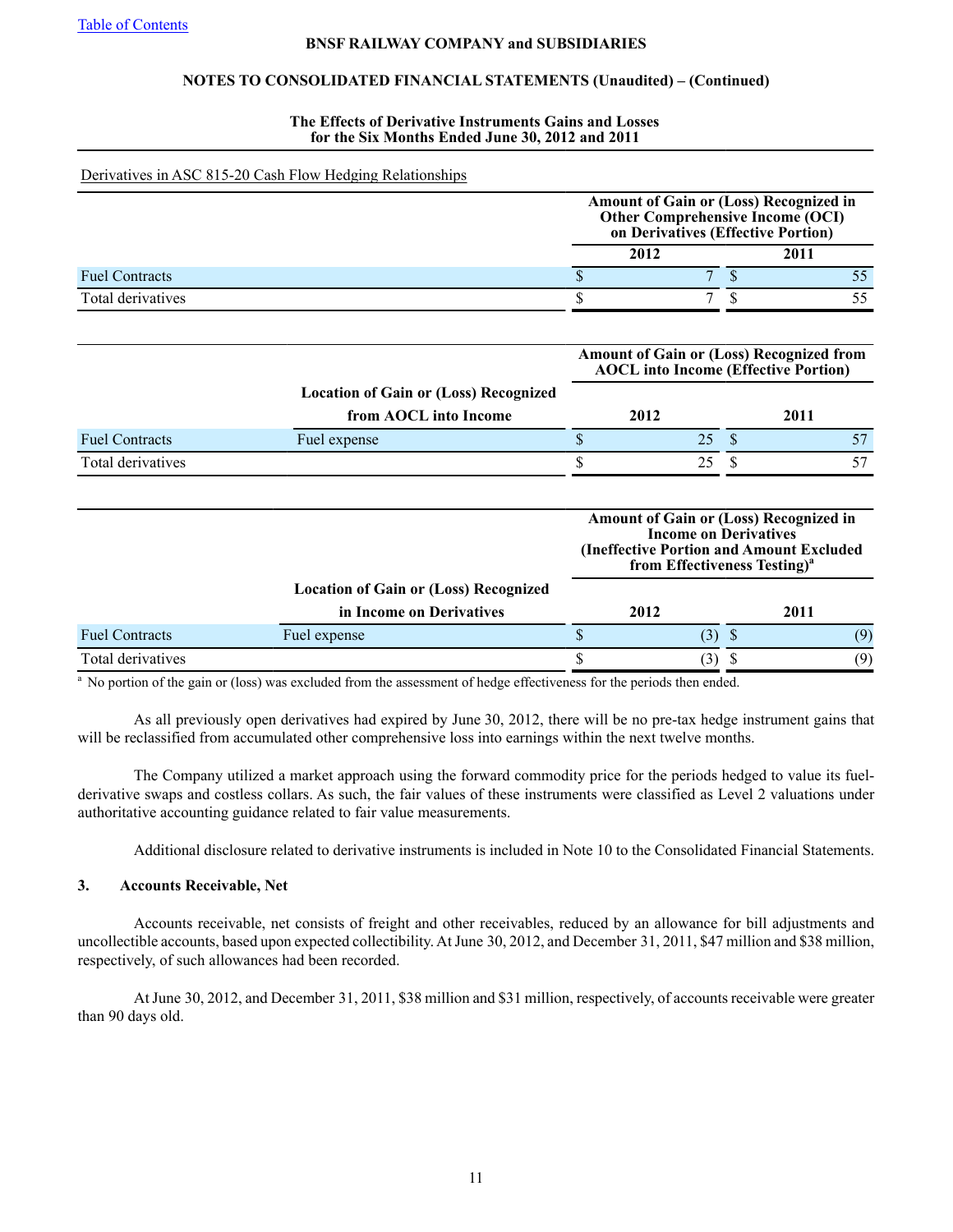# **NOTES TO CONSOLIDATED FINANCIAL STATEMENTS (Unaudited) – (Continued)**

# **4. Other Intangible Assets and Liabilities**

|                                  | As of June 30, 2012             |  |                             |  | As of December 31, 2011         |  |                             |  |
|----------------------------------|---------------------------------|--|-----------------------------|--|---------------------------------|--|-----------------------------|--|
|                                  | <b>Gross Carrying</b><br>Amount |  | Accumulated<br>Amortization |  | <b>Gross Carrying</b><br>Amount |  | Accumulated<br>Amortization |  |
| Amortized intangible assets      | $2.013 \quad$ \$                |  | 746 \$                      |  | $2.013 \quad$ \$                |  | 593                         |  |
| Amortized intangible liabilities | $2,056$ \$                      |  | 701                         |  | 2,056 \$                        |  | 560                         |  |

Amortized intangible assets and liabilities were as follows (in millions):

Amortized intangible assets primarily consisted of internally developed software and franchise and customer assets. Amortized intangible liabilities primarily consisted of customer and shortline contracts which were in an unfavorable position at the date of Merger.

Amortized intangible assets and liabilities are amortized based on the estimated pattern in which the economic benefits are expected to be consumed or on a straight-line basis over their estimated economic lives.

Amortization of intangible assets and liabilities was as follows (in millions):

|                                        | Six Months Ended June 30, |  |      |  |  |
|----------------------------------------|---------------------------|--|------|--|--|
|                                        | 2012                      |  | 2011 |  |  |
| Amortization of intangible assets      |                           |  |      |  |  |
| Amortization of intangible liabilities |                           |  | 147  |  |  |

Amortization of intangible assets and liabilities for the next five years is expected to approximate the following (in millions):

|                   |    | <b>Amortization of</b><br>intangible assets |     | <b>Amortization of</b><br>intangible liabilities |
|-------------------|----|---------------------------------------------|-----|--------------------------------------------------|
| Remainder of 2012 | \$ | 153                                         | S   | 141                                              |
| 2013              |    | 306                                         | -8  | 252                                              |
| 2014              | S  | 306                                         | -S  | 179                                              |
| 2015              | S  | 54                                          | \$. | 115                                              |
| 2016              |    |                                             |     |                                                  |

# **5. Other Assets**

In July 2010, the Company entered into a low-income housing partnership (the Partnership) as the limited partner, holding a 99.9% interest in the Partnership. The Partnership is a variable interest entity (VIE), with the purpose of developing and operating low-income housing rental properties. Recovery of the Company's investment is accomplished through the utilization of lowincome housing tax credits and the tax benefits of Partnership losses. The general partner, who holds a 0.1% interest in the Partnership, is an unrelated third party and is responsible for controlling and managing the business and financial operation of the Partnership. As the Company does not have the power to direct the activities that most significantly impact the Partnership's economic performance, the Company is not the primary beneficiary and therefore, does not consolidate the Partnership. As of June 30, 2012, the assets of the unconsolidated Partnership totaled approximately \$500 million. The Company does not provide financial support to the Partnership that it was not previously contractually obligated to provide.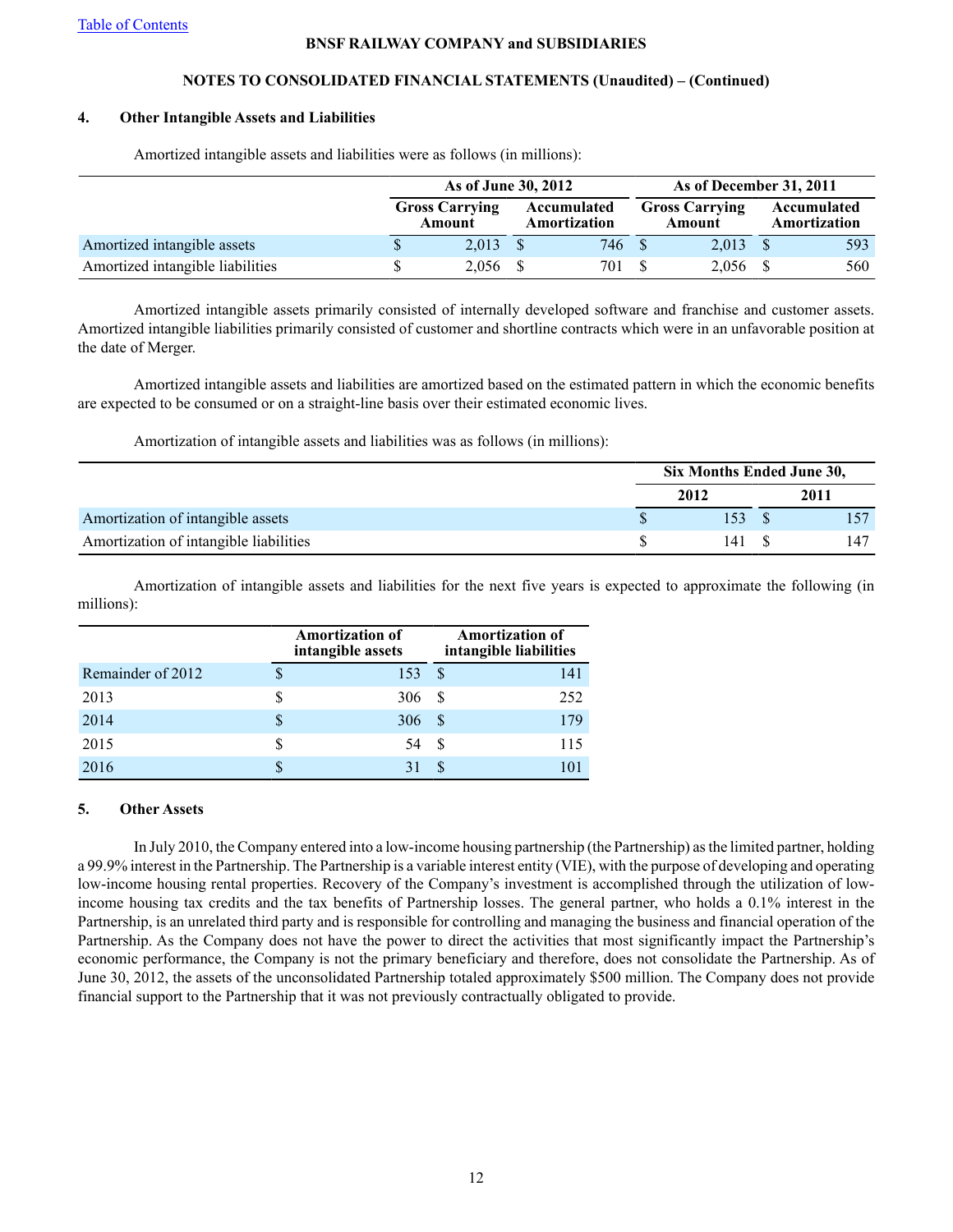# **NOTES TO CONSOLIDATED FINANCIAL STATEMENTS (Unaudited) – (Continued)**

The Company has accounted for its investment in the Partnership using the effective yield method. The risk of loss of the Company's investment in the Partnership is considered low as an affiliate of the general partner has provided certain guarantees of tax credits and minimum annual returns. The Company's maximum exposure to loss related to the Partnership is the unamortized investment balance. The following table provides information as of June 30, 2012 (in millions):

| <b>Unamortized</b><br>investment balance<br>classified as Other Assets |     | Remaining<br>commitments classified<br>as Other Liabilities | <b>Maximum</b><br>exposure to loss |     |
|------------------------------------------------------------------------|-----|-------------------------------------------------------------|------------------------------------|-----|
|                                                                        | 469 | 148                                                         |                                    | 469 |

Of the remaining commitments, \$130 million is due at the end of 2012 and \$18 million is due at the end of 2013.

### **6. Debt**

# **Fair Value of Debt Instruments**

At June 30, 2012, and December 31, 2011, the fair value of BNSF Railway's debt, excluding capital leases, was \$905 million and \$956 million, respectively, while the book value, which also excludes capital leases and the associated unamortized fair value adjustment under acquisition method accounting related to capital leases, was \$800 million and \$838 million, respectively. The fair value of BNSF Railway's debt is primarily based on market value price models using observable market-based data for the same or similar issues, or on the estimated rates that would be offered to BNSF Railway for debt of the same remaining maturities (Level 2 inputs). The fair value of the Company's cash equivalents approximates their carrying value due to the shortterm maturities of these instruments.

# **Guarantees**

As of June 30, 2012, BNSF Railway has not been called upon to perform under the guarantees specifically disclosed in this footnote and does not anticipate a significant performance risk in the foreseeable future.

Debt and other obligations of non-consolidated entities guaranteed by the Company as of June 30, 2012, were as follows (dollars in millions):

|                                          |                                                   | <b>Guarantees</b> |                                          |    |                                             |          |                                                   |                                           |    |                                   |
|------------------------------------------|---------------------------------------------------|-------------------|------------------------------------------|----|---------------------------------------------|----------|---------------------------------------------------|-------------------------------------------|----|-----------------------------------|
|                                          | <b>BNSF</b><br>Railway<br>Ownership<br>Percentage |                   | <b>Principal</b><br>Amount<br>Guaranteed |    | <b>Maximum</b><br>Future<br><b>Payments</b> |          | <b>Maximum</b><br>Recourse<br>Amount <sup>"</sup> | Remaining<br><b>Term</b><br>(in years)    |    | Capitalized<br><b>Obligations</b> |
| Kinder Morgan Energy Partners,<br>L.P.   | $0.5\%$ \$                                        |                   | 190                                      | -S | 190S                                        |          |                                                   | Termination<br><sub>ot</sub><br>Ownership |    | 2 <sup>b</sup>                    |
| Chevron Phillips Chemical<br>Company, LP | $-$ %                                             |                   | $N/A^d$                                  |    | $N/A^d$                                     |          | $N/A^d$                                           | 5.                                        | -S | 8 <sup>c</sup>                    |
| All other                                | $-$ % \$                                          |                   | 10                                       | -S | 15                                          | <b>S</b> |                                                   | Various                                   |    |                                   |

Reflects the maximum amount the Company could recover from a third party other than the counterparty.

Reflects capitalized obligations that are recorded on the Company's Consolidated Balance Sheet.

Reflects the asset and corresponding liability for the fair value of these guarantees required by authoritative accounting guidance related to guarantees.

There is no cap to the liability that can be sought from BNSF Railway of BNSF Railway's negligence or the negligence of the indemnified party. However, BNSF Railway could receive reimbursement from certain insurance policies if the liability exceeds a certain amount.

# *Kinder Morgan Energy Partners, L.P.*

Santa Fe Pacific Pipelines, Inc., an indirect, wholly-owned subsidiary of BNSF Railway, has a guarantee in connection with its remaining special limited partnership interest in Santa Fe Pacific Pipeline Partners, L.P. (SFPP), a subsidiary of Kinder Morgan Energy Partners, L.P., to be paid only upon default by the partnership. All obligations with respect to the guarantee will cease upon termination of ownership rights, which would occur upon a put notice issued by BNSF Railway or the exercise of the call rights by the general partners of SFPP.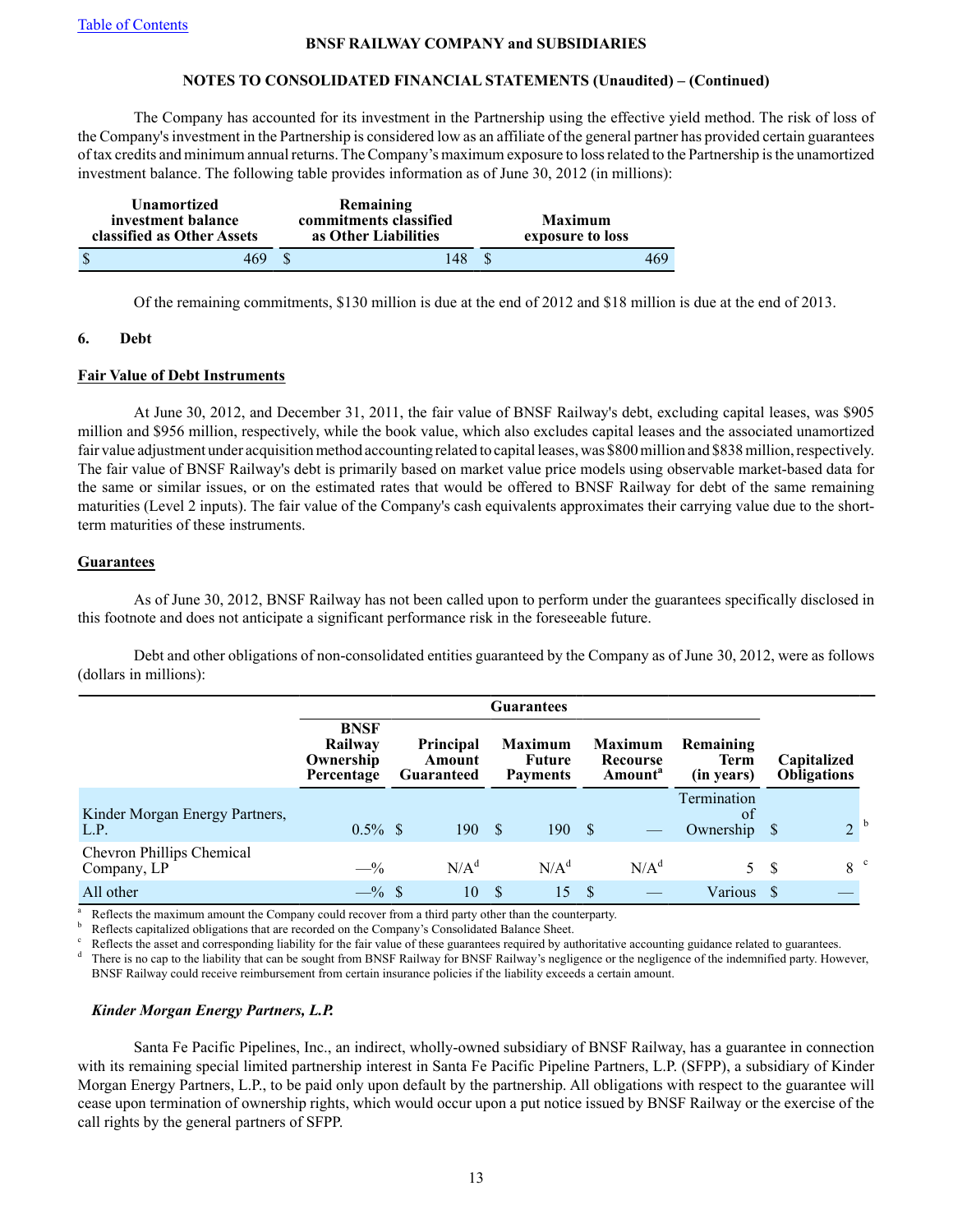### **NOTES TO CONSOLIDATED FINANCIAL STATEMENTS (Unaudited) – (Continued)**

#### *Chevron Phillips Chemical Company LP*

In the third quarter of 2007, BNSF Railway entered into an indemnity agreement with Chevron Phillips Chemical Company LP (Chevron Phillips), granting certain rights of indemnity from BNSF Railway, in order to facilitate access to a new storage facility. Under certain circumstances, payment under this obligation may be required in the event Chevron Phillips were to incur certain liabilities or other incremental costs resulting from trackage access.

### *All Other*

As of June 30, 2012, BNSF Railway guaranteed \$10 million of debt. These guarantees expire between 2012 and 2026.

### *Indemnities*

In the ordinary course of business, BNSF Railway enters into agreements with third parties that include indemnification clauses. The Company believes that these clauses are generally customary for the types of agreements in which they are included. At times, these clauses may involve indemnification for the acts of the Company, its employees and agents, indemnification for another party's acts, indemnification for future events, indemnification based upon a certain standard of performance, indemnification for liabilities arising out of the Company's use of leased equipment or other property, or other types of indemnification. Despite the uncertainty whether events which would trigger the indemnification obligations would ever occur, the Company does not believe that these indemnity agreements will have a material adverse effect on the Company's results of operations, financial position or liquidity. Additionally, the Company believes that, due to lack of historical payment experience, the fair value of indemnities cannot be estimated with any amount of certainty. However, the fair value of any such amount would be immaterial to the Consolidated Financial Statements. Agreements that contain unique circumstances, particularly agreements that contain guarantees that indemnify for another party's acts, are disclosed separately, if appropriate. Unless separately disclosed above, no fair value liability related to indemnities has been recorded in the Consolidated Financial Statements.

### **Variable Interest Entities - Leases**

BNSF Railway has entered into various equipment lease transactions in which the structure of the lease contains VIEs. These VIEs were created solely for the lease transactions and have no other activities, assets or liabilities outside of the lease transactions. In some of the arrangements, BNSF Railway has the option to purchase some or all of the equipment at a fixed-price, thereby creating variable interests for BNSF Railway in the VIEs. The future minimum lease payments associated with the VIE leases were approximately \$4 billion as of June 30, 2012.

In the event the leased equipment is destroyed, BNSF Railway is obligated to either replace the equipment or pay a fixed loss amount. The inclusion of the fixed loss amount is a standard clause within equipment lease arrangements. Historically, BNSF Railway has not incurred significant losses related to this clause. As such, it is not anticipated that the maximum exposure to loss would materially differ from the future minimum lease payments.

BNSF Railway does not provide financial support to the VIEs that it was not previously contractually obligated to provide.

BNSF Railway maintains and operates the equipment based on contractual obligations within the lease arrangements, which set specific guidelines consistent within the industry. As such, BNSF Railway has no control over activities that could materially impact the fair value of the leased equipment. BNSF Railway does not hold the power to direct the activities of the VIEs and therefore does not control the ongoing activities that have a significant impact on the economic performance of the VIEs. Additionally, BNSF Railway does not have the obligation to absorb losses of the VIEs or the right to receive benefits of the VIEs that could potentially be significant to the VIEs. Depending on market conditions, the fixed-price purchase options could potentially provide benefit to the Company; however, any benefits potentially received from a fixed-price purchase option are expected to be minimal. Based on these factors, BNSF Railway is not the primary beneficiary of the VIEs. As BNSF Railway is not the primary beneficiary and the VIE leases are classified as operating leases, there are no assets or liabilities related to the VIEs recorded in the Company's Consolidated Balance Sheet.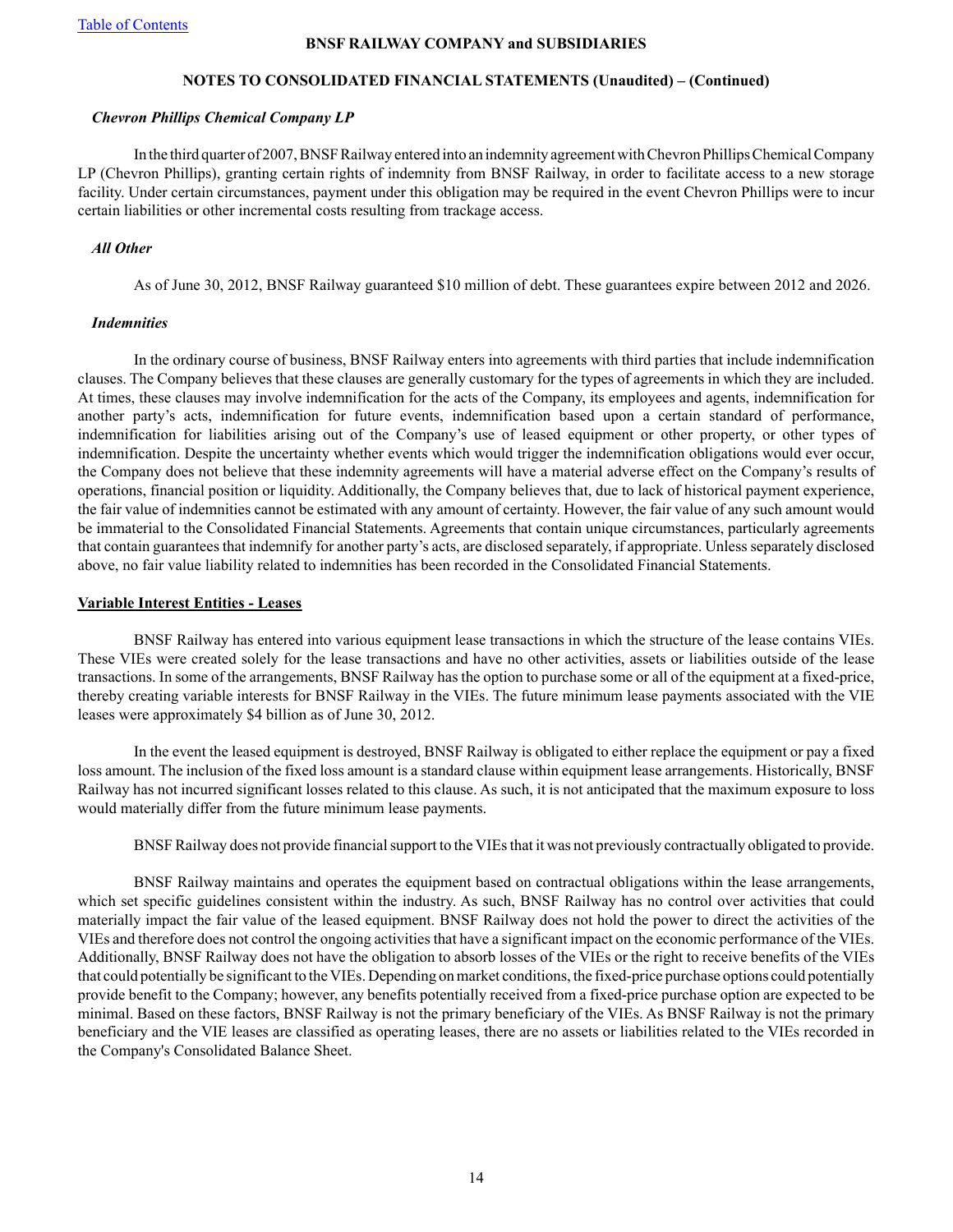# **NOTES TO CONSOLIDATED FINANCIAL STATEMENTS (Unaudited) – (Continued)**

### **7. Commitments and Contingencies**

#### **Personal Injury**

Personal injury claims, including asbestos claims and employee work-related injuries and third-party injuries (collectively, other personal injury), are a significant expense for the railroad industry. Personal injury claims by BNSF Railway employees are subject to the provisions of the Federal Employers' Liability Act (FELA) rather than state workers' compensation laws. FELA's system of requiring the finding of fault, coupled with unscheduled awards and reliance on the jury system, contributed to increased expenses in past years. Other proceedings include claims by non-employees for punitive as well as compensatory damages. A few proceedings purport to be class actions. The variability present in settling these claims, including non-employee personal injury and matters in which punitive damages are alleged, could result in increased expenses in future years. BNSF Railway has implemented a number of safety programs designed to reduce the number of personal injuries as well as the associated claims and personal injury expense.

Other than the fair value adjustments recorded in the application of acquisition method accounting related to the Merger, as discussed in Note 1 to the Consolidated Financial Statements, BNSF Railway records an undiscounted liability for personal injury claims when the expected loss is both probable and reasonably estimable. The liability and ultimate expense projections are estimated using standard actuarial methodologies. Liabilities recorded for unasserted personal injury claims are based on information currently available. Due to the inherent uncertainty involved in projecting future events such as the number of claims filed each year, developments in judicial and legislative standards and the average costs to settle projected claims, actual costs may differ from amounts recorded. BNSF Railway has obtained insurance coverage for certain claims, as discussed under the heading "BNSF Insurance Company." Expense accruals and any required adjustments are classified as materials and other in the Consolidated Statements of Income.

#### *Asbestos*

The Company is party to a number of personal injury claims by employees and non-employees who may have been exposed to asbestos. The heaviest exposure for BNSF Railway employees was due to work conducted in and around the use of steam locomotive engines that were phased out between the years of 1950 and 1967. However, other types of exposures, including exposure from locomotive component parts and building materials, continued after 1967 until they were substantially eliminated at BNSF Railway by 1985.

BNSF Railway assesses its unasserted asbestos liability exposure on an annual basis during the third quarter. BNSF Railway determines its asbestos liability by estimating its exposed population, the number of claims likely to be filed, the number of claims that will likely require payment and the estimated cost per claim. Estimated filing and dismissal rates and average cost per claim are determined utilizing recent claim data and trends.

Throughout the year, BNSF Railway monitors actual experience against the number of forecasted claims and expected claim payments and will record adjustments to the Company's estimates as necessary.

Based on BNSF Railway's estimate of the potentially exposed employees and related mortality assumptions, it is anticipated that unasserted asbestos claims will continue to be filed through the year 2050. The Company recorded an amount for the full estimated filing period through 2050 because it had a relatively finite exposed population (former and current employees hired prior to 1985), which it was able to identify and reasonably estimate and about which it had obtained reliable demographic data (including age, hire date and occupation) derived from industry or BNSF Railway specific data that was the basis for the study. BNSF Railway projects that approximately 60, 80 and 95 percent of the future unasserted asbestos claims will be filed within the next 10, 15 and 25 years, respectively.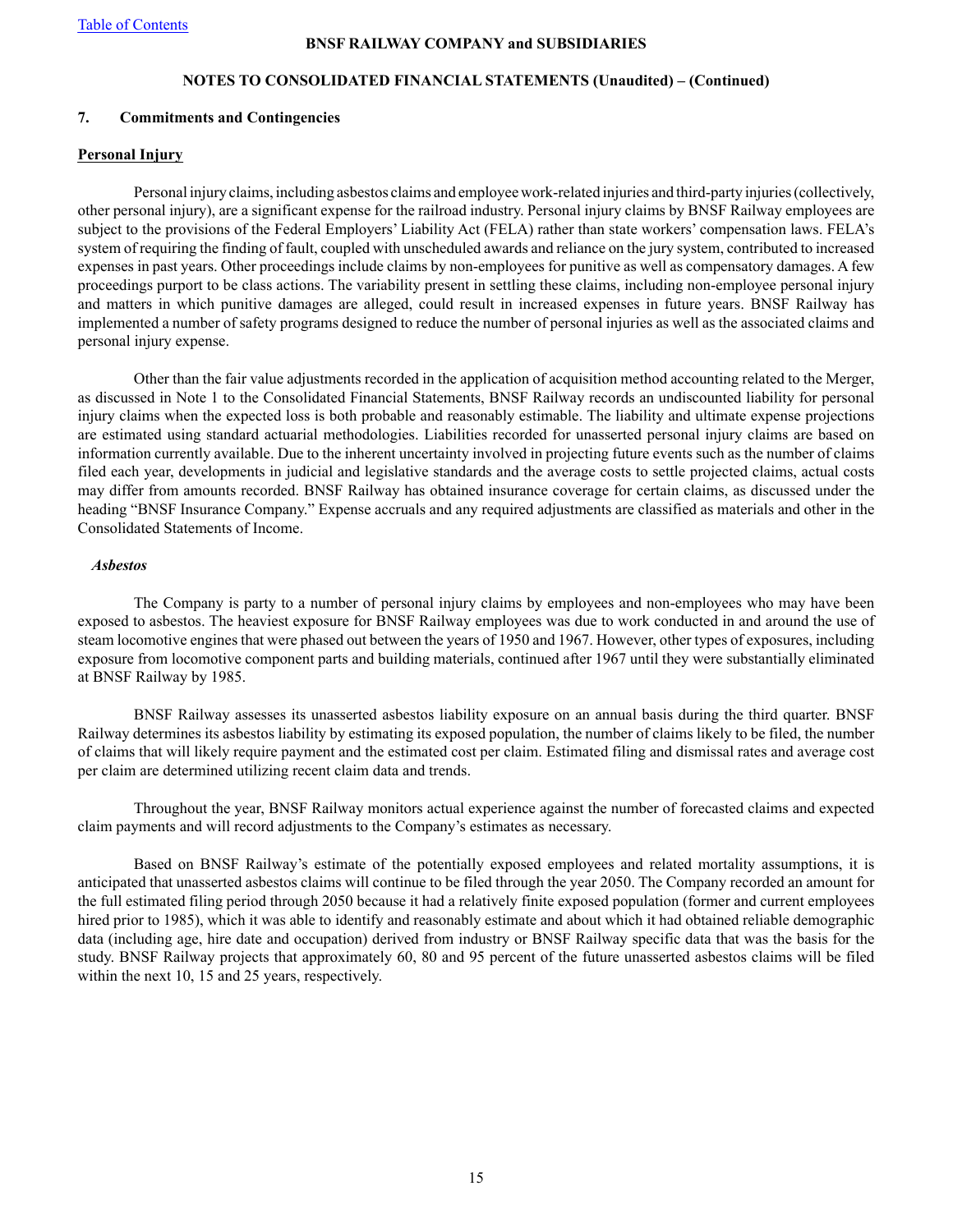# **NOTES TO CONSOLIDATED FINANCIAL STATEMENTS (Unaudited) – (Continued)**

#### *Other Personal Injury*

BNSF Railway estimates its other personal injury liability claims and expense quarterly based on the covered population, activity levels and trends in frequency and the costs of covered injuries. Estimates include unasserted claims except for certain repetitive stress and other occupational trauma claims that allegedly result from prolonged repeated events or exposure. Such claims are estimated on an as-reported basis because the Company cannot estimate the range of reasonably possible loss due to other non-work related contributing causes of such injuries and the fact that continued exposure is required for the potential injury to manifest itself as a claim. BNSF Railway has not experienced any significant adverse trends related to these types of claims in recent years.

BNSF Railway monitors quarterly actual experience against the number of forecasted claims to be received, the forecasted number of claims closing with payment and expected claim payments. Adjustments to the Company's estimates are recorded quarterly as necessary or more frequently as new events or revised estimates develop.

The following tables summarize the activity in the Company's accrued obligations for asbestos and other personal injury matters (in millions):

|                   | Three Months Ended June 30, |  |      |  |  |
|-------------------|-----------------------------|--|------|--|--|
|                   | 2012                        |  | 2011 |  |  |
| Beginning balance | 506                         |  | 563  |  |  |
| Accruals          | 27                          |  | 36   |  |  |
| Payments          | (22)                        |  | (38) |  |  |
| Ending balance    | 511                         |  | 561  |  |  |

|                   | Six Months Ended June 30, |      |  |      |      |  |
|-------------------|---------------------------|------|--|------|------|--|
|                   |                           | 2012 |  | 2011 |      |  |
| Beginning balance |                           | 540  |  |      | 575  |  |
| Accruals          |                           | 50   |  |      | 43   |  |
| Payments          |                           | (79) |  |      | (57) |  |
| Ending balance    |                           |      |  |      | 561  |  |

At June 30, 2012, \$115 million was included in current liabilities. In addition, defense and processing costs, which are recorded on an as-reported basis, were not included in the recorded liability. The Company is primarily self-insured for personal injury claims.

Because of the uncertainty surrounding the ultimate outcome of personal injury claims, it is reasonably possible that future costs to settle personal injury claims may range from approximately \$455 million to \$590 million. However, BNSF Railway believes that the \$511 million recorded at June 30, 2012, is the best estimate of the Company's future obligation for the settlement of personal injury claims.

The amounts recorded by BNSF Railway for personal injury liabilities were based upon currently known facts. Future events, such as the number of new claims to be filed each year, the average cost of disposing of claims, as well as the numerous uncertainties surrounding personal injury litigation in the United States, could cause the actual costs to be higher or lower than projected.

Although the final outcome of personal injury matters cannot be predicted with certainty, considering among other things the meritorious legal defenses available and liabilities that have been recorded, it is the opinion of BNSF Railway that none of these items, when finally resolved, will have a material adverse effect on the Company's financial position or liquidity. However, the occurrence of a number of these items in the same period could have a material adverse effect on the results of operations in a particular quarter or fiscal year.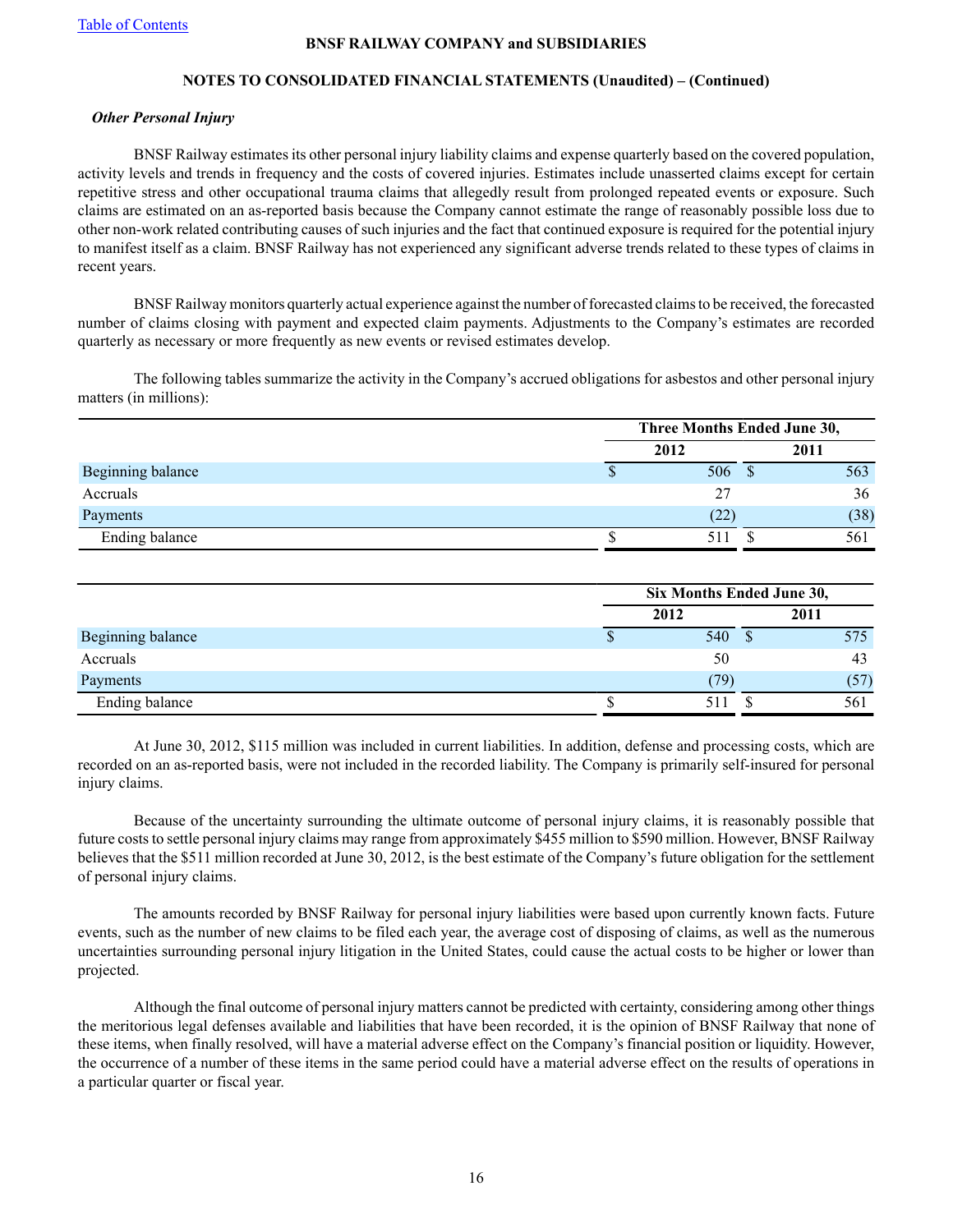### **NOTES TO CONSOLIDATED FINANCIAL STATEMENTS (Unaudited) – (Continued)**

#### *BNSF Insurance Company*

Burlington Northern Santa Fe Insurance Company, Ltd. (BNSF IC), a wholly owned subsidiary of BNSF, provides insurance coverage for certain risks, FELA claims, railroad protective and force account insurance claims and certain excess general liability and property coverage, and certain other claims which are subject to reinsurance. During the six months ended June 30, 2012 and 2011, BNSF IC wrote insurance coverage with premiums totaling \$110 million and \$116 million, respectively, for BNSF Railway, net of reimbursements from third parties. During this same time, BNSF Railway recognized \$54 million and \$56 million, respectively, in expense related to those premiums, which is classified as purchased services in the Consolidated Statements of Income. At June 30, 2012, unamortized premiums remaining on the Consolidated Balance Sheet were \$63 million. During the six months ended June 30, 2012 and 2011, BNSF IC made claim payments totaling \$94 million and \$27 million, respectively, for settlement of covered claims. At June 30, 2012 and December 31, 2011, claims receivables from BNSF IC were \$3 million and \$49 million, respectively.

### **Environmental**

The Company's operations, as well as those of its competitors, are subject to extensive federal, state and local environmental regulation. BNSF Railway's operating procedures include practices to protect the environment from the risks inherent in railroad operations, which frequently involve transporting chemicals and other hazardous materials. Additionally, many of BNSF Railway's land holdings are and have been used for industrial or transportation-related purposes or leased to commercial or industrial companies whose activities may have resulted in discharges onto the property. As a result, BNSF Railway is subject to environmental cleanup and enforcement actions. In particular, the federal Comprehensive Environmental Response, Compensation and Liability Act of 1980 (CERCLA), also known as the Superfund law, as well as similar state laws, generally impose joint and several liability for cleanup and enforcement costs on current and former owners and operators of a site without regard to fault or the legality of the original conduct. BNSF Railway has been notified that it is a potentially responsible party (PRP) for study and cleanup costs at Superfund sites for which investigation and remediation payments are or will be made or are yet to be determined (the Superfund sites) and, in many instances, is one of several PRPs. In addition, BNSF Railway may be considered a PRPunder certain other laws. Accordingly, under CERCLA and other federal and state statutes, BNSF Railway may be held jointly and severally liable for all environmental costs associated with a particular site. If there are other PRPs, BNSF Railway generally participates in the cleanup of these sites through cost-sharing agreements with terms that vary from site to site. Costs are typically allocated based on such factors as relative volumetric contribution of material, the amount of time the site was owned or operated and/or the portion of the total site owned or operated by each PRP.

BNSF Railway is involved in a number of administrative and judicial proceedings and other mandatory cleanup efforts for 258 sites, including 19 Superfund sites, at which it is participating in the study or cleanup, or both, of alleged environmental contamination.

Liabilities for environmental cleanup costs are recorded when BNSF Railway's liability for environmental cleanup is probable and reasonably estimable. Subsequent adjustments to initial estimates are recorded as necessary based upon additional information developed in subsequent periods. Environmental costs include initial site surveys and environmental studies as well as costs for remediation of sites determined to be contaminated.

BNSF Railway estimates the ultimate cost of cleanup efforts at its known environmental sites on an annual basis during the third quarter. Ultimate cost estimates for environmental sites are based on current estimated percentage to closure ratios, possible remediation workplans and estimates of the costs and likelihood of each possible outcome, historical payment patterns, and benchmark patterns developed from data accumulated from industry and public sources, including the Environmental Protection Agency and other governmental agencies. These factors incorporate into the estimates experience gained from cleanup efforts at other similar sites.

Annual studies do not include: (i) contaminated sites of which the Company is not aware; (ii) additional amounts for third-party tort claims, which arise out of contaminants allegedly migrating from BNSF Railway property, due to a limited number of sites; or (iii) natural resource damage claims. BNSF Railway estimates third-party tort claims on a site by site basis when the liability for such claims is probable and reasonably estimable. BNSF Railway's recorded liability for third-party tort claims as of June 30, 2012, was \$36 million.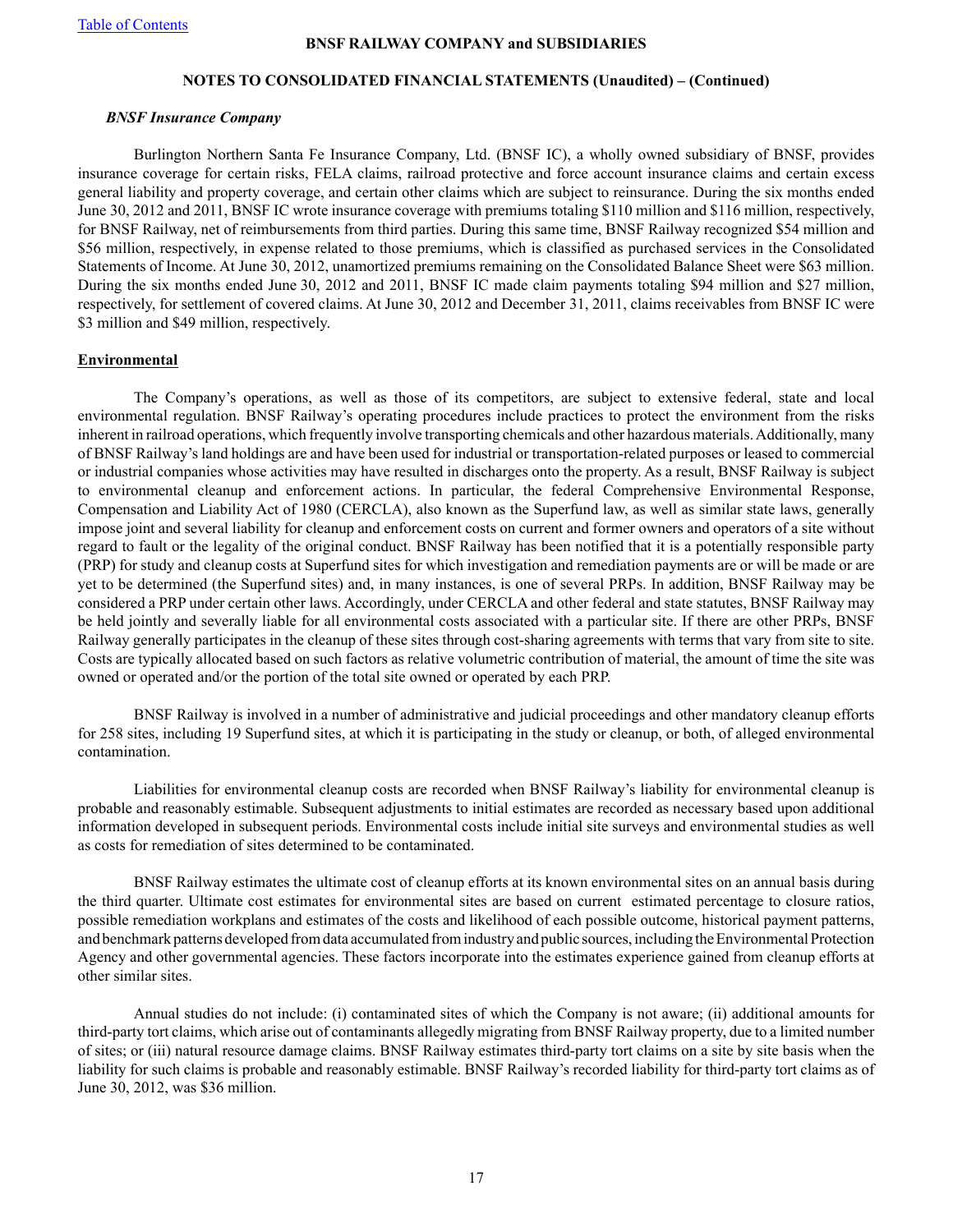# **NOTES TO CONSOLIDATED FINANCIAL STATEMENTS (Unaudited) – (Continued)**

On a quarterly basis, BNSF Railway monitors actual experience against the forecasted remediation and related payments made on existing sites and conducts ongoing environmental contingency analyses, which consider a combination of factors including independent consulting reports, site visits, legal reviews and analysis of the likelihood of other PRP's participation in, and their ability to pay for, cleanup. Adjustments to the Company's estimates will continue to be recorded as necessary based on developments in subsequent periods. Additionally, environmental accruals, which are classified as materials and other in the Consolidated Statements of Income, include amounts for newly identified sites or contaminants, third-party claims and legal fees incurred for defense of third-party claims and recovery efforts.

The following tables summarize the activity in the Company's accrued obligations for environmental matters (in millions):

|                   |      | Three Months Ended June 30, |      |  |  |  |
|-------------------|------|-----------------------------|------|--|--|--|
|                   | 2012 |                             | 2011 |  |  |  |
| Beginning balance |      | 558                         | 571  |  |  |  |
| Accruals          |      | (14)                        |      |  |  |  |
| Payments          |      | (11)                        | (11) |  |  |  |
| Ending balance    |      | 533                         | 565  |  |  |  |

|                   | Six Months Ended June 30, |  |      |  |  |
|-------------------|---------------------------|--|------|--|--|
|                   | 2012                      |  | 2011 |  |  |
| Beginning balance | 570                       |  | 578  |  |  |
| Accruals          | (11)                      |  | 10   |  |  |
| Payments          | (26)                      |  | (23) |  |  |
| Ending balance    | 533                       |  | 565  |  |  |

At June 30, 2012, \$80 million was included in current liabilities.

In the second quarter of 2012, settlements with various parties resulted in a reduction in expense of approximately \$15 million.

BNSF Railway's environmental liabilities are not discounted. BNSF Railway anticipates that the majority of the accrued costs at June 30, 2012, will be paid over the next ten years, and no individual site is considered to be material.

Liabilities recorded for environmental costs represent BNSF Railway's best estimate of its probable future obligation for the remediation and settlement of these sites and include both asserted and unasserted claims. Although recorded liabilities include BNSF Railway's best estimate of all probable costs, without reduction for anticipated recoveries from third parties, BNSF Railway's total cleanup costs at these sites cannot be predicted with certainty due to various factors such as the extent of corrective actions that may be required, evolving environmental laws and regulations, advances in environmental technology, the extent of other parties' participation in cleanup efforts, developments in ongoing environmental analyses related to sites determined to be contaminated and developments in environmental surveys and studies of contaminated sites.

Because of the uncertainty surrounding these factors, it is reasonably possible that future costs for environmental liabilities may range from approximately \$405 million to \$760 million. However, BNSF Railway believes that the \$533 million recorded at June 30, 2012, is the best estimate of the Company's future obligation for environmental costs.

Although the final outcome of these environmental matters cannot be predicted with certainty, it is the opinion of BNSF Railway that none of these items, when finally resolved, will have a material adverse effect on the Company's financial position or liquidity. However, the occurrence of a number of these items in the same period could have a material adverse effect on the results of operations in a particular quarter or fiscal year.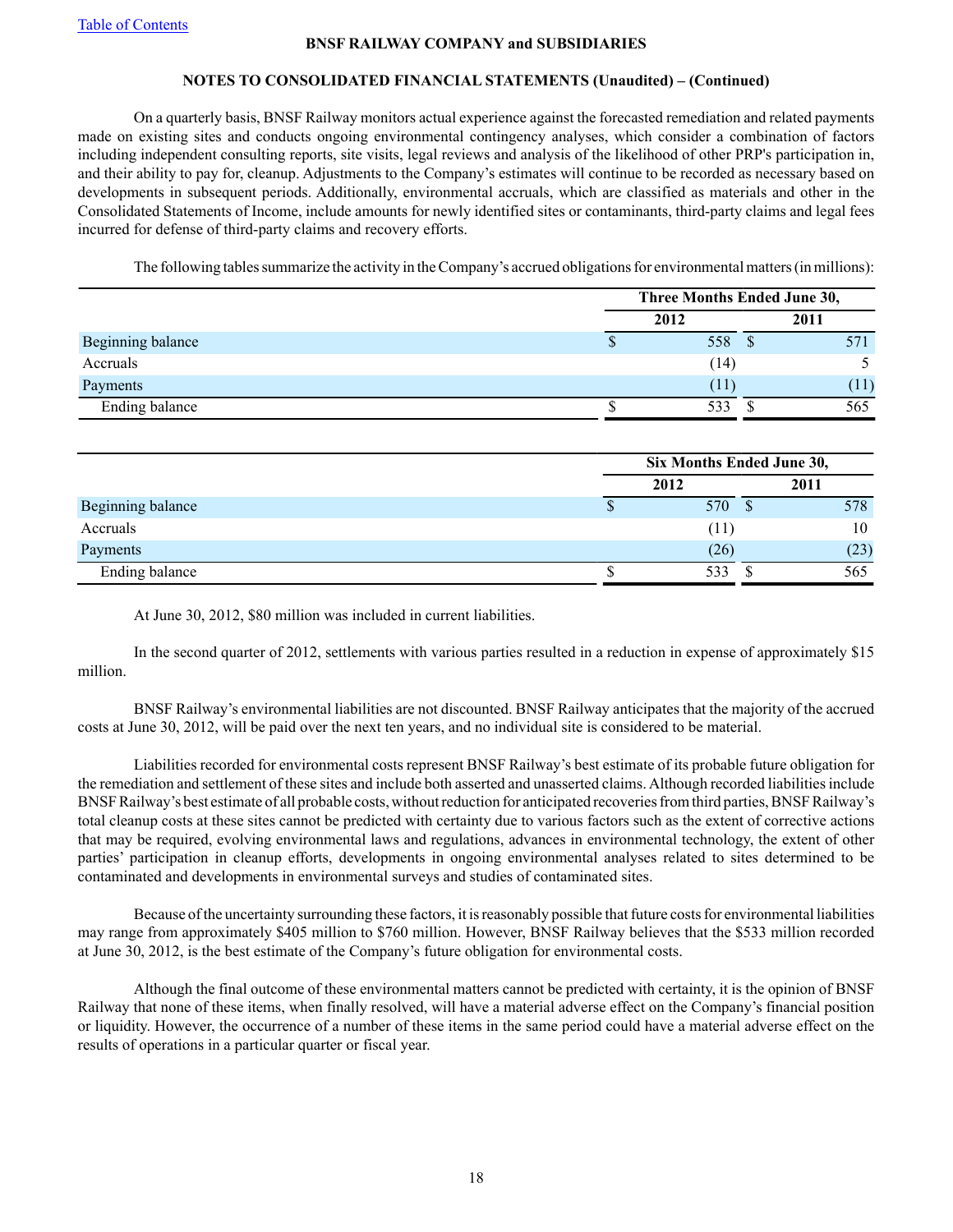# **NOTES TO CONSOLIDATED FINANCIAL STATEMENTS (Unaudited) – (Continued)**

### **Other Claims and Litigation**

In addition to asbestos, other personal injury and environmental matters discussed above, BNSF Railway and its subsidiaries are also parties to a number of other legal actions and claims, governmental proceedings and private civil suits arising in the ordinary course of business, including those related to disputes and complaints involving certain transportation rates and charges. Some of the legal proceedings include claims for punitive as well as compensatory damages, and a few proceedings purport to be class actions. Although the final outcome of these matters cannot be predicted with certainty, considering among other things the meritorious legal defenses available and liabilities that have been recorded along with applicable insurance, BNSF Railway currently believes that none of these items, when finally resolved, will have a material adverse effect on the Company's financial position or liquidity. However, an unexpected adverse resolution of one or more of these items could have a material adverse effect on the results of operations in a particular quarter or fiscal year.

# **8. Employment Benefit Plans**

Components of the net cost for the periods presented below for certain employee benefit plans were as follows (in millions):

|                                | <b>Pension Benefits</b> |                             |  |      |  |  |  |
|--------------------------------|-------------------------|-----------------------------|--|------|--|--|--|
|                                |                         | Three Months Ended June 30, |  |      |  |  |  |
| <b>Net Cost</b>                |                         | 2012                        |  | 2011 |  |  |  |
| Service cost                   |                         | Q                           |  | 8    |  |  |  |
| Interest cost                  |                         | 25                          |  | 25   |  |  |  |
| Expected return on plan assets |                         | (29)                        |  | (30) |  |  |  |
| Amortization of net loss       |                         |                             |  |      |  |  |  |
| Net cost recognized            |                         | $\mathbf{r}$                |  |      |  |  |  |

|                                | <b>Pension Benefits</b>   |  |      |  |  |  |  |
|--------------------------------|---------------------------|--|------|--|--|--|--|
|                                | Six Months Ended June 30, |  |      |  |  |  |  |
| <b>Net Cost</b>                | 2012                      |  | 2011 |  |  |  |  |
| Service cost                   | 19                        |  | 16   |  |  |  |  |
| Interest cost                  | 50                        |  |      |  |  |  |  |
| Expected return on plan assets | (59)                      |  | (60) |  |  |  |  |
| Amortization of net loss       |                           |  |      |  |  |  |  |
| Net cost recognized            | 15                        |  |      |  |  |  |  |

|                     | <b>Retiree Health and Welfare Benefits</b> |      |  |      |
|---------------------|--------------------------------------------|------|--|------|
|                     | Three Months Ended June 30,                |      |  |      |
| <b>Net Cost</b>     |                                            | 2012 |  | 2011 |
| Service cost        |                                            |      |  |      |
| Interest cost       |                                            |      |  |      |
| Net cost recognized |                                            | 4    |  |      |

|                          | <b>Retiree Health and Welfare Benefits</b> |      |  |      |  |
|--------------------------|--------------------------------------------|------|--|------|--|
|                          | Six Months Ended June 30,                  |      |  |      |  |
| <b>Net Cost</b>          |                                            | 2012 |  | 2011 |  |
| Service cost             |                                            |      |  |      |  |
| Interest cost            |                                            |      |  |      |  |
| Amortization of net loss |                                            |      |  |      |  |
| Net cost recognized      |                                            |      |  |      |  |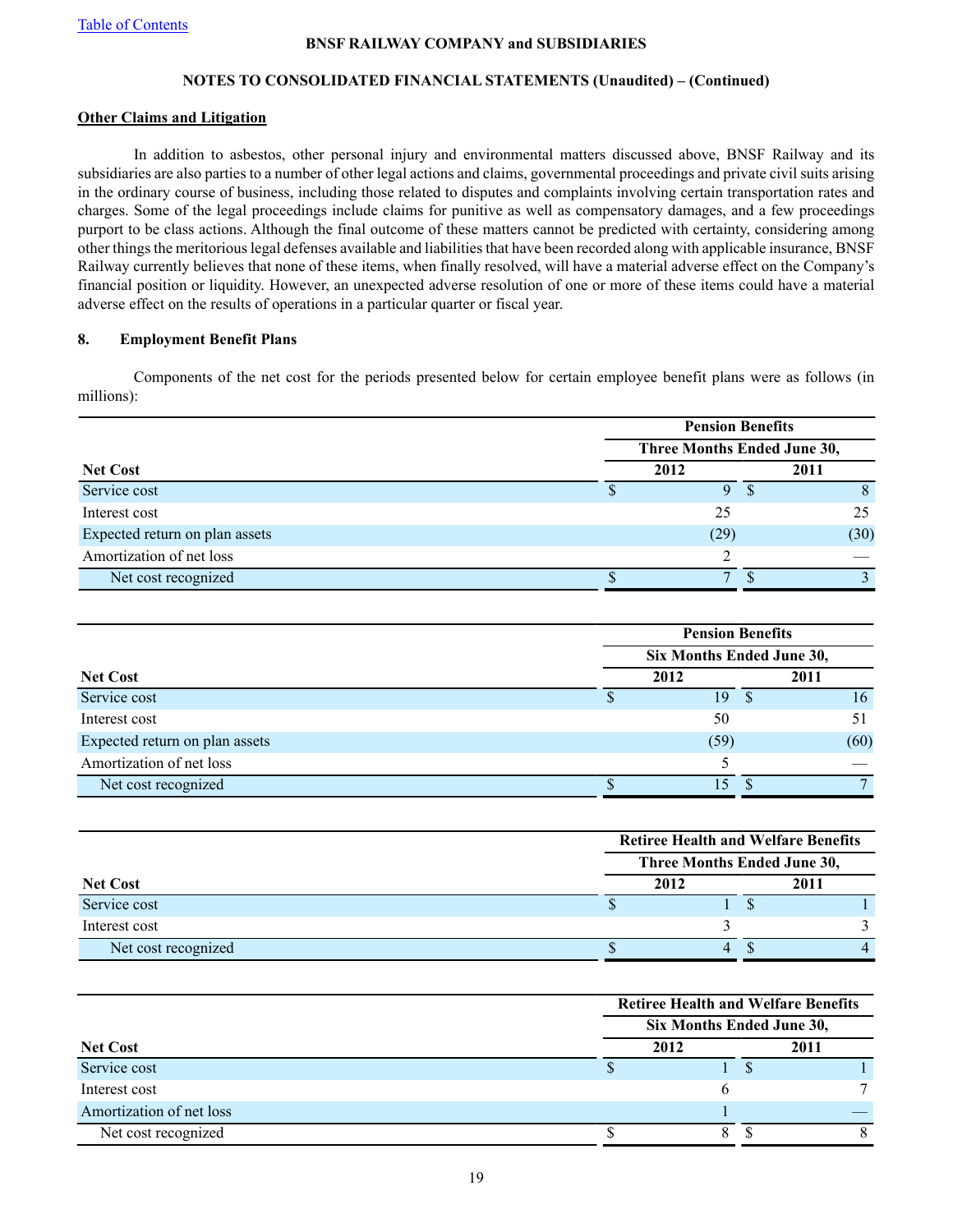# **NOTES TO CONSOLIDATED FINANCIAL STATEMENTS (Unaudited) – (Continued)**

The Company is not required to make contributions to the BNSF Retirement Plan in 2012; however, the Company made a discretionary contribution of \$36 million in January 2012.

### **9. Related Party Transactions**

BNSF Railway is involved with BNSF and certain of its subsidiaries in related party transactions in the ordinary course of business, which include payments made on each other's behalf and performance of services. Under the terms of a tax allocation agreement with BNSF, BNSF Railway made federal and state income tax payments, net of refunds, of \$717 million and \$338 million during the six months ended June 30, 2012 and 2011, respectively, which are reflected in changes in working capital in the Consolidated Statement of Cash Flows.

At June 30, 2012 and December 31, 2011, BNSF Railway had \$198 million and \$177 million, respectively, of intercompany receivables which are reflected in accounts receivable in the respective Consolidated Balance Sheets. At June 30, 2012 and December 31, 2011, BNSF Railway had \$38 million and \$11 million of intercompany payables, respectively, which are reflected in accounts payable in the respective Consolidated Balance Sheets. Net intercompany balances are settled in the ordinary course of business.

At June 30, 2012 and December 31, 2011, BNSF Railway had \$4,839 million and \$4,564 million, respectively, of intercompany notes receivable from BNSF. The \$275 million increase in intercompany notes receivable was due to loans to BNSF of \$666 million, partially offset by repayments received of \$391 million during the six months ended June 30, 2012. All intercompany notes have a variable interest rate of 1.0 percent above the monthly average of the daily effective Federal Funds rate. Interest is collected semi-annually on all intercompany notes receivable. Interest income from intercompany notes receivable is presented in interest income, related parties in the Consolidated Statements of Income.

BNSF Railway earned revenues of \$20 million during both the six months ended June 30, 2012 and 2011, for transportation services provided to BNSF Logistics by BNSF Railway. Additionally, BNSF Railway purchased truck transportation services for the Company's materials and supplies from BNSF Logistics of \$17 million and \$16 million during the six months ended June 30, 2012 and 2011, respectively, which were classified as purchased services in the Consolidated Statements of Income.

Under various stock incentive plans, Berkshire (post-Merger) or BNSF (pre-Merger) granted options to BNSF Railway employees to purchase its common stock at a price not less than the fair market value at the date of grant. Certain employees of BNSF Railway also participated in other long-term incentive plans that utilized restricted shares/units.

# **10. Comprehensive Income**

Other comprehensive income refers to revenues, expenses, gains and losses that under generally accepted accounting principles are included in comprehensive income, a component of Stockholder's Equity within the Consolidated Balance Sheets, rather than net income on the Consolidated Statements of Income. Under existing accounting standards, other comprehensive income may include, among other things, unrecognized gains and losses and prior service credit related to pension and other postretirement benefit plans and accounting for derivative financial instruments, which qualify for cash flow hedge accounting.

|                                                                                 |  | <b>June 30,</b><br>2012 |  | December 31,<br>2011 |
|---------------------------------------------------------------------------------|--|-------------------------|--|----------------------|
| Unrecognized prior service credit and actuarial losses, net of tax (see Note 8) |  | $(209)$ \$              |  | (213)                |
| Fuel hedge mark-to-market, net of tax (see Note 2)                              |  |                         |  | 11                   |
| Accumulated other comprehensive loss of equity method investees                 |  | (4)                     |  | (1)                  |
| Total accumulated other comprehensive loss                                      |  | (213)                   |  | (203)                |

The following table provides the components of accumulated other comprehensive loss (in millions):

# **11. Accounting Pronouncements**

No pronouncements materially affecting the Company's financial statements have been issued since the filing of the Company's 2011 Annual Report on Form 10-K.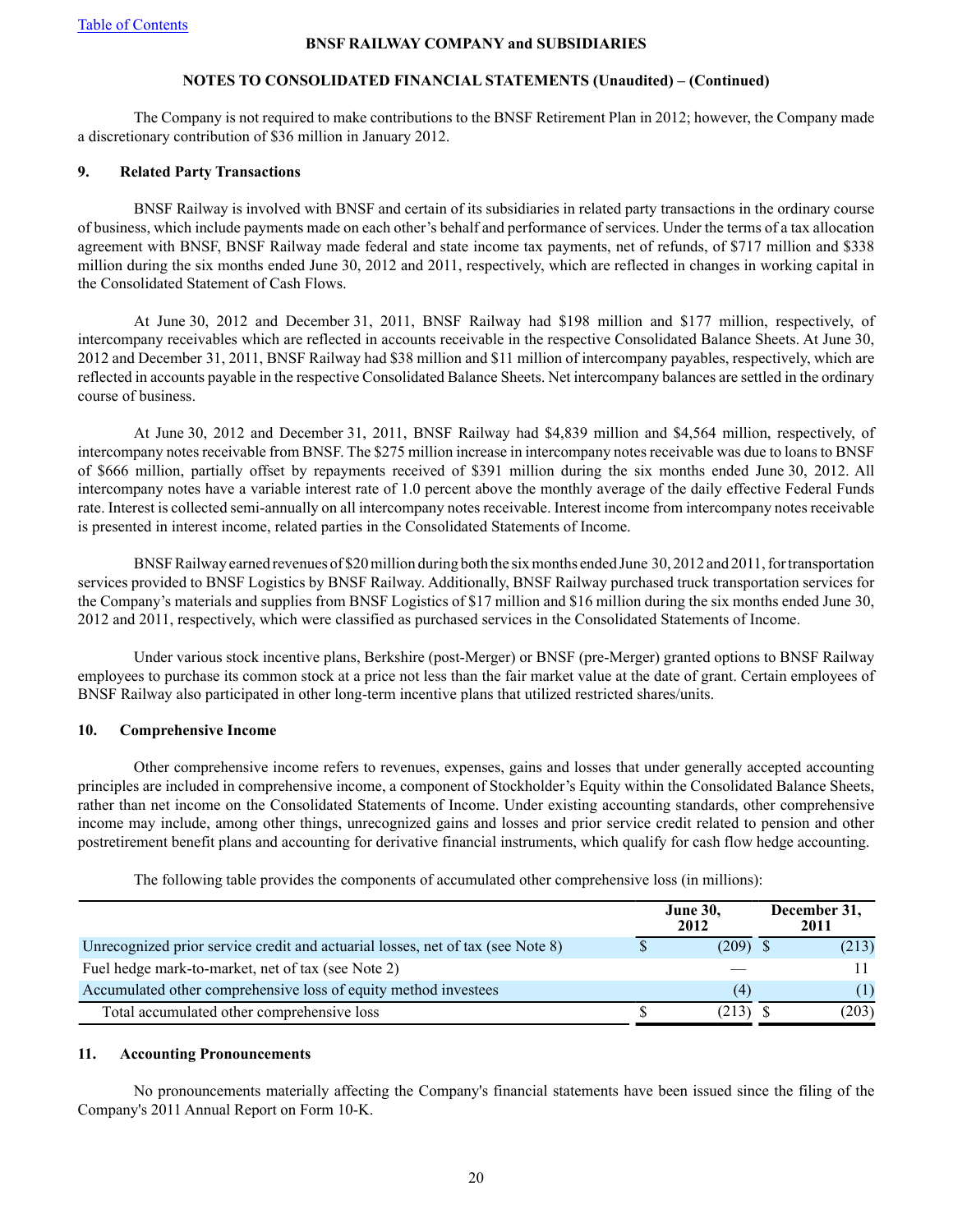# <span id="page-20-0"></span>**Item 2. Management's Narrative Analysis of Results of Operations.**

Management's narrative analysis relates to the results of operations of BNSF Railway Company and its majority-owned subsidiaries (collectively BNSF Railway, Registrant or Company). The following narrative analysis should be read in conjunction with the Consolidated Financial Statements and the accompanying notes.

The following narrative analysis of results of operations includes a comparative analysis of the six months ended June 30, 2012 and 2011.

### **Results of Operations**

### **Revenues Summary**

The following tables present BNSF Railway's revenue information by business group:

|                                 | <b>Revenues (in millions)</b>                          |               |       | Cars / Units (in thousands) |       |  |  |
|---------------------------------|--------------------------------------------------------|---------------|-------|-----------------------------|-------|--|--|
|                                 | Six Months Ended June 30,<br>Six Months Ended June 30, |               |       |                             |       |  |  |
|                                 | 2012                                                   |               | 2011  | 2012                        | 2011  |  |  |
| <b>Consumer Products</b>        | $3,209$ \$                                             |               | 2,827 | 2,347                       | 2,214 |  |  |
| <b>Industrial Products</b>      | 2,379                                                  |               | 1,936 | 811                         | 726   |  |  |
| Coal                            | 2,329                                                  |               | 2,412 | 1,048                       | 1,124 |  |  |
| <b>Agricultural Products</b>    | 1,840                                                  |               | 1,875 | 510                         | 543   |  |  |
| <b>Total Freight Revenues</b>   | 9,757                                                  |               | 9,050 | 4,716                       | 4,607 |  |  |
| <b>Other Revenues</b>           | 135                                                    |               | 130   |                             |       |  |  |
| <b>Total Operating Revenues</b> | 9,892                                                  | <sup>\$</sup> | 9,180 |                             |       |  |  |

|                               | <b>Average Revenue Per Car / Unit</b> |       |      |       |  |  |
|-------------------------------|---------------------------------------|-------|------|-------|--|--|
|                               | Six Months Ended June 30,             |       |      |       |  |  |
|                               |                                       | 2012  | 2011 |       |  |  |
| <b>Consumer Products</b>      | S                                     | 1,367 | S    | 1,277 |  |  |
| <b>Industrial Products</b>    |                                       | 2,933 |      | 2,667 |  |  |
| Coal                          |                                       | 2,222 |      | 2,146 |  |  |
| <b>Agricultural Products</b>  |                                       | 3,608 |      | 3,453 |  |  |
| <b>Total Freight Revenues</b> |                                       | 2,069 | S    | 1,964 |  |  |

#### **Fuel Surcharges**

Freight revenues include both revenue for transportation services and fuel surcharges. BNSF Railway's fuel surcharge program is intended to recover its incremental fuel costs when fuel prices exceed a threshold fuel price. Fuel surcharges are calculated differently depending on the type of commodity transported. BNSF Railway has two standard fuel surcharge programs – Percent of Revenue and Mileage-Based. In addition, in certain commodities, fuel surcharge is calculated using a fuel price from a time period that can be up to 60 days earlier. In a period of volatile fuel prices or changing customer business mix, changes in fuel expense and fuel surcharge may significantly differ.

The following table presents fuel surcharge and fuel expense information (in millions):

|                                     | Six Months Ended June 30, |  |       |  |  |
|-------------------------------------|---------------------------|--|-------|--|--|
|                                     | 2012                      |  | 2011  |  |  |
| Total fuel expense <sup>a</sup>     | 2.197                     |  | 2,035 |  |  |
| <b>BNSF Railway fuel surcharges</b> | .404                      |  | 1,267 |  |  |

Total fuel expense includes locomotive and non-locomotive fuel as well as gains and losses from fuel derivatives, which do not impact the fuel surcharge program.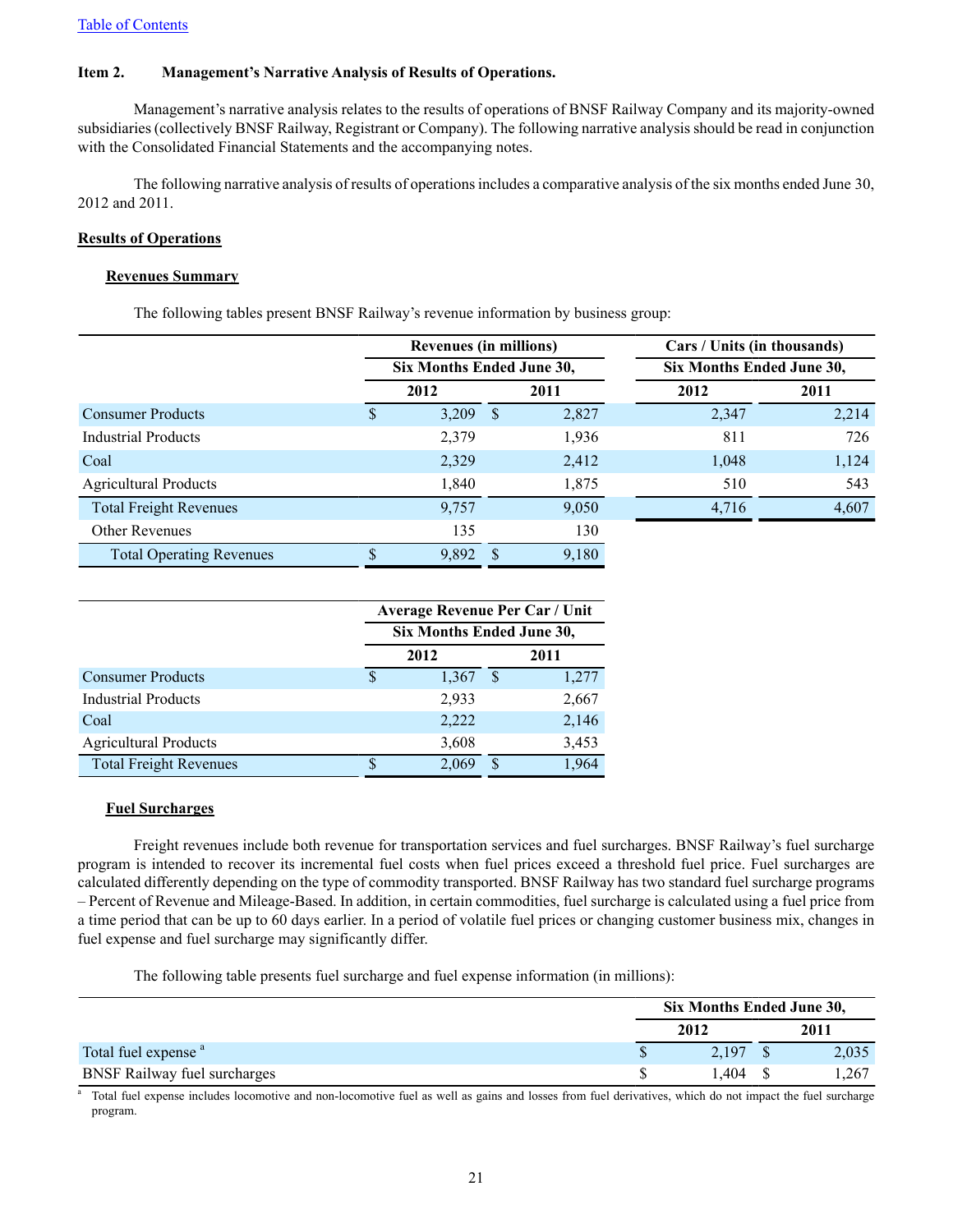# *Six Months Ended June 30, 2012, vs the Six Months Ended June 30, 2011*

### **Revenues**

Revenues for the six months ended June 30, 2012, were \$9,892 million, up 8 percent as compared with the six months ended June 30, 2011. The increase in revenues is due to the following changes in underlying trends in revenues:

 $\blacksquare$ Average revenue per car / unit increased for all business units as a result of increased rate per car / unit and higher fuel surcharges, which was driven by increased fuel prices.

In addition to an increase in average revenue per car / unit, the following changes in underlying trends in volumes also impacted the change in revenues:

- $\blacksquare$ Consumer Products unit volumes increased primarily due to higher domestic intermodal volumes as a result of highway conversion to rail and higher automotive volumes due to increased North American auto sales and automakers rebuilding inventory levels.
- Coal unit volumes decreased primarily due to a decrease in coal demand as a result of low natural gas prices, a  $\mathbf{r}$  . mild winter and spring and rising utility stockpiles.
- Industrial Products unit volumes increased primarily due to increased shipments of petroleum products and of  $\blacksquare$ construction products, principally sand and steel.
- $\blacksquare$ Agricultural Products unit volumes decreased primarily due to a decrease in wheat exports, partially offset by higher soybeans and U.S. domestic corn shipments.

### **Expenses**

Operating expenses for the six months ended June 30, 2012, were \$7,209 million, an increase of \$340 million, or 5 percent, as compared with the six months ended June 30, 2011. Asignificant portion of this increase is due to the following changes in underlying trends in expenses:

- Increased unit volumes contributed to the increase in compensation and benefits expense.
- Higher fuel prices and volume, partially offset by improved fuel efficiency, accounted for the majority of the increase in fuel expenses.
- Purchased services expenses increased due to higher volume-related costs and increased equipment maintenance costs.
- There were no significant changes in underlying trends for depreciation and amortization, equipment rents and materials and other expense.
- Interest expense decreased due to a lower average debt balance.
- The effective tax rate was 36.8 percent and 35.6 percent for the six months ended June 30, 2012 and 2011, respectively. The 2012 effective tax rate includes a favorable federal audit settlement while the 2011 effective tax rate includes favorable state law tax changes.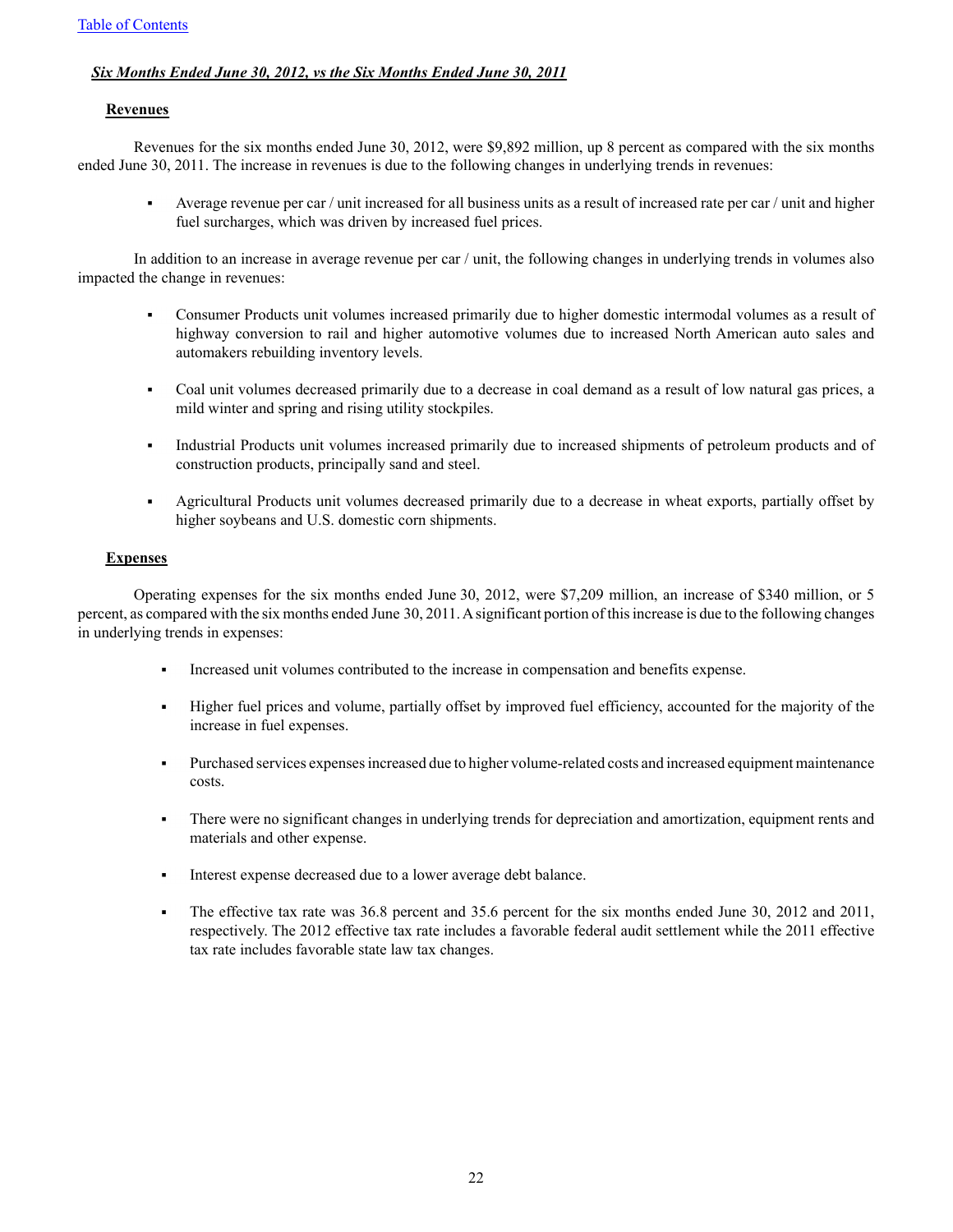### **Forward-Looking Information**

To the extent that statements made by the Company relate to the Company's future economic performance or business outlook, projections or expectations of financial or operational results, or refer to matters that are not historical facts, such statements are "forward-looking" statements within the meaning of the federal securities laws.

Forward-looking statements involve a number of risks and uncertainties, and actual performance or results may differ materially. For a discussion of material risks and uncertainties that the Company faces, see the discussion in Item 1A, "Risk Factors," of the Company's Annual Report on Form 10-K. Important factors that could cause actual results to differ materially include, but are not limited to, the following:

• **Economic and industry conditions:** material adverse changes in economic or industry conditions, both in the United States and globally; volatility in the capital or credit markets including changes affecting the timely availability of and cost of capital; changes in customer demand, effects of adverse economic conditions affecting shippers or BNSF Railway's supplier base, and effects due to more stringent regulatory policies such as the regulation of carbon dioxide emissions that could reduce the demand for coal or governmental tariffs or subsidies that could affect the demand for grain, the continuing impact of low natural gas prices on coal demand for electric power plants, changes in fuel prices and other key materials and disruptions in supply chains for these materials; competition and consolidation within the transportation industry; and changes in crew availability, labor and benefits costs and labor difficulties, including stoppages affecting either BNSF Railway's operations or customers' abilities to deliver goods to BNSF Railway for shipment.

• **Legal, legislative and regulatory factors:** developments and changes in laws and regulations, including those affecting train operations or the marketing of services; the ultimate outcome of shipper and rate claims subject to adjudication; or claims, investigations or litigation alleging violations of the antitrust laws; increased economic regulation of the rail industry through legislative action and revised rules and standards applied by the U.S. Surface Transportation Board in various areas including rates and services; developments in environmental investigations or proceedings with respect to rail operations or current or past ownership or control of real property or properties owned by others impacted by BNSF Railway operations; losses resulting from claims and litigation relating to personal injuries, asbestos and other occupational diseases; the release of hazardous materials, environmental contamination and damage to property; regulation, restrictions or caps, or other controls of diesel emissions that could affect operations or increase costs; the availability of adequate insurance to cover the risks associated with operations.

• **Operating factors:** changes in operating conditions and costs; operational and other difficulties in implementing positive train control technology, including increased compliance or operational costs or penalties; restrictions on development and expansion plans due to environmental concerns; constraints due to the nation's aging infrastructure; disruptions to BNSF Railway's technology network (including computer systems, communications equipment and software), such as cybersecurity intrusions, misappropriation of assets or sensitive information, corruption of data or operations disruptions; as well as natural events such as severe weather, fires, floods and earthquakes or man-made or other disruptions of BNSF Railway's or other railroads' operating systems, structures, or equipment including the effects of acts of terrorism on the Company's system or other railroads'systems or other links in the transportation chain.

The Company cautions against placing undue reliance on forward-looking statements, which reflect its current beliefs and are based on information currently available to it as of the date a forward-looking statement is made. The Company undertakes no obligation to revise forward-looking statements to reflect future events, changes in circumstances, or changes in beliefs. In the event the Company does update any forward-looking statement, no inference should be made that the Company will make additional updates with respect to that statement, related matters, or any other forward-looking statements.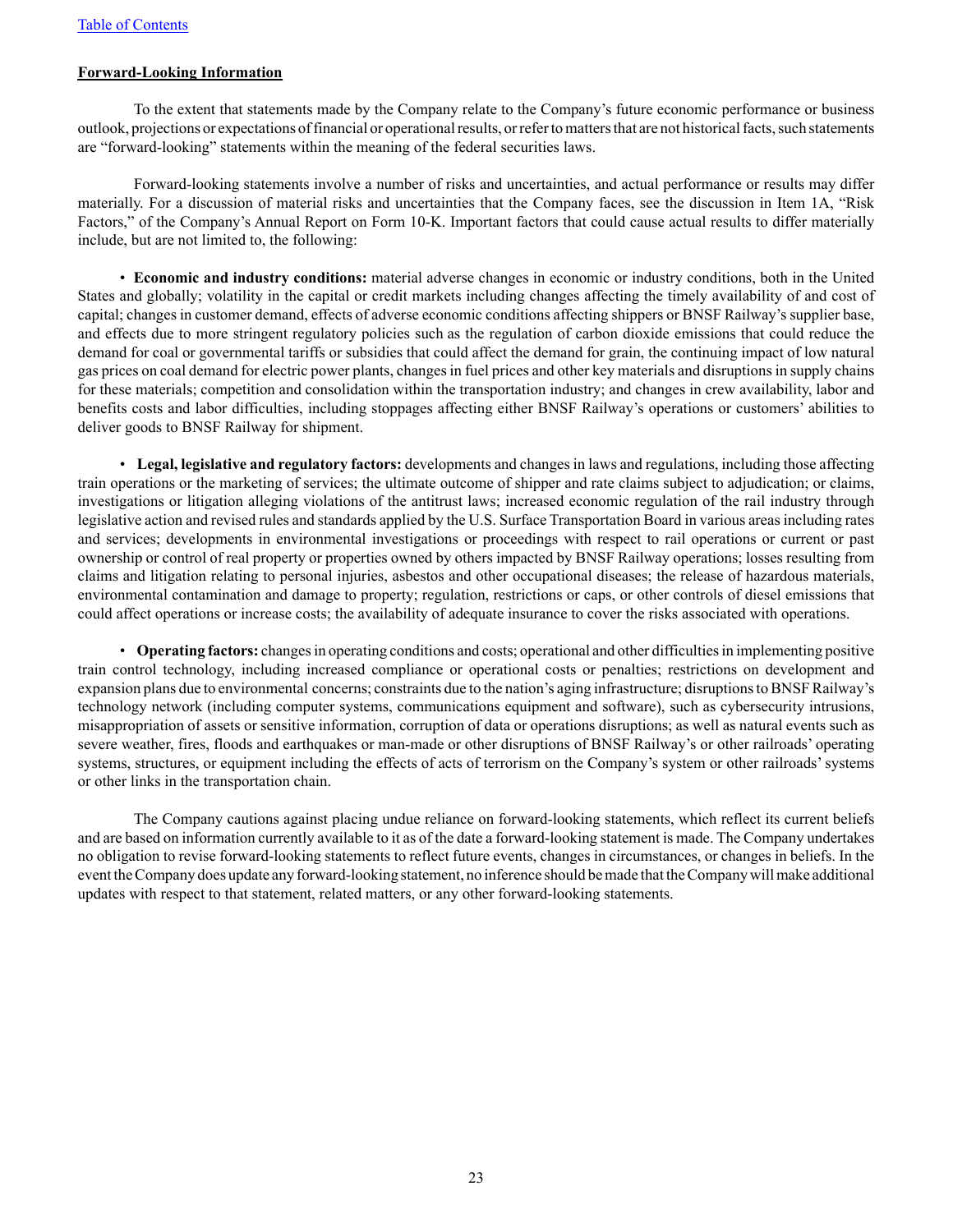# <span id="page-23-0"></span>**Item 4. Controls and Procedures.**

Based on their evaluation as of the end of the period covered by this quarterly report on Form 10-Q, BNSF Railway's principal executive officer and principal financial officer have concluded that BNSF Railway's disclosure controls and procedures (as defined in Rules 13a-15(e) and 15d-15(e) of the Securities Exchange Act of 1934) are effective to ensure that information required to be disclosed by BNSF Railway in the reports that it files or submits under the Securities Exchange Act of 1934 is recorded, processed, summarized, and reported within the time periods specified in Securities and Exchange Commission rules and forms and that such information is accumulated and communicated to BNSF Railway's management, including its principal executive and principal financial officers, as appropriate to allow timely decisions regarding required disclosure. Additionally, as of the end of the period covered by this report, BNSF Railway's principal executive officer and principal financial officer have concluded that there have been no changes in BNSF Railway's internal control over financial reporting that occurred during BNSF Railway's second fiscal quarter that have materially affected, or are reasonably likely to materially affect, BNSF Railway's internal control over financial reporting.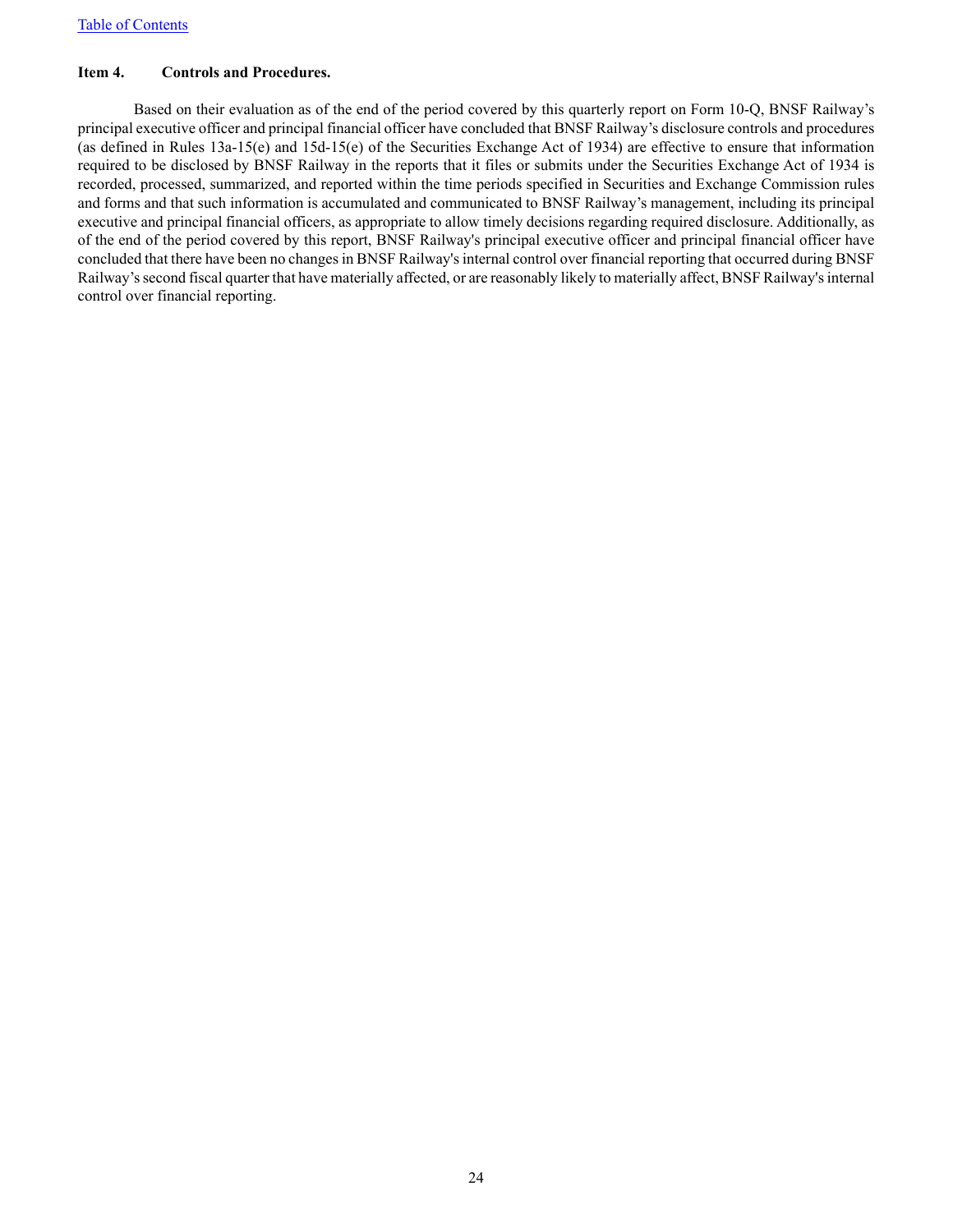#### **PART II OTHER INFORMATION**

#### <span id="page-24-0"></span>**Item 1. Legal Proceedings.**

As disclosed in the Company's Form 10-K, BNSF Railway Company and other Class I railroads have been subject since May 2007, to some 30 similar class action complaints alleging that they have conspired to fix fuel surcharges with respect to unregulated freight transportation services in violation of the antitrust laws. The complaints seek injunctive relief and unspecified treble damages. These cases were consolidated in the federal district court of the District of Columbia for coordinated or consolidated pretrial proceedings (*In re: Rail Freight Fuel Surcharge Antitrust Litigation*, MDL No. 1869). Consolidated amended class action complaints were filed against BNSF Railway Company and three other Class I railroads in April 2008. On June 21, 2012, the court certified the class sought by the plaintiffs. As a result, with some exceptions, rail customers who paid a fuel surcharge on non-Surface Transportation Board regulated traffic between July 2003 and December 2008, are part of a class that, subject to appeal, can be tried jointly in a single case. The Company believes that these claims are without merit and continues to defend against the allegations vigorously. The Company does not believe that the outcome of these proceedings will have a material effect on its financial condition, results of operations or liquidity.

### <span id="page-24-1"></span>**Item 6. Exhibits.**

See Index to Exhibits on page E-1 for a description of the exhibits filed as part of this report.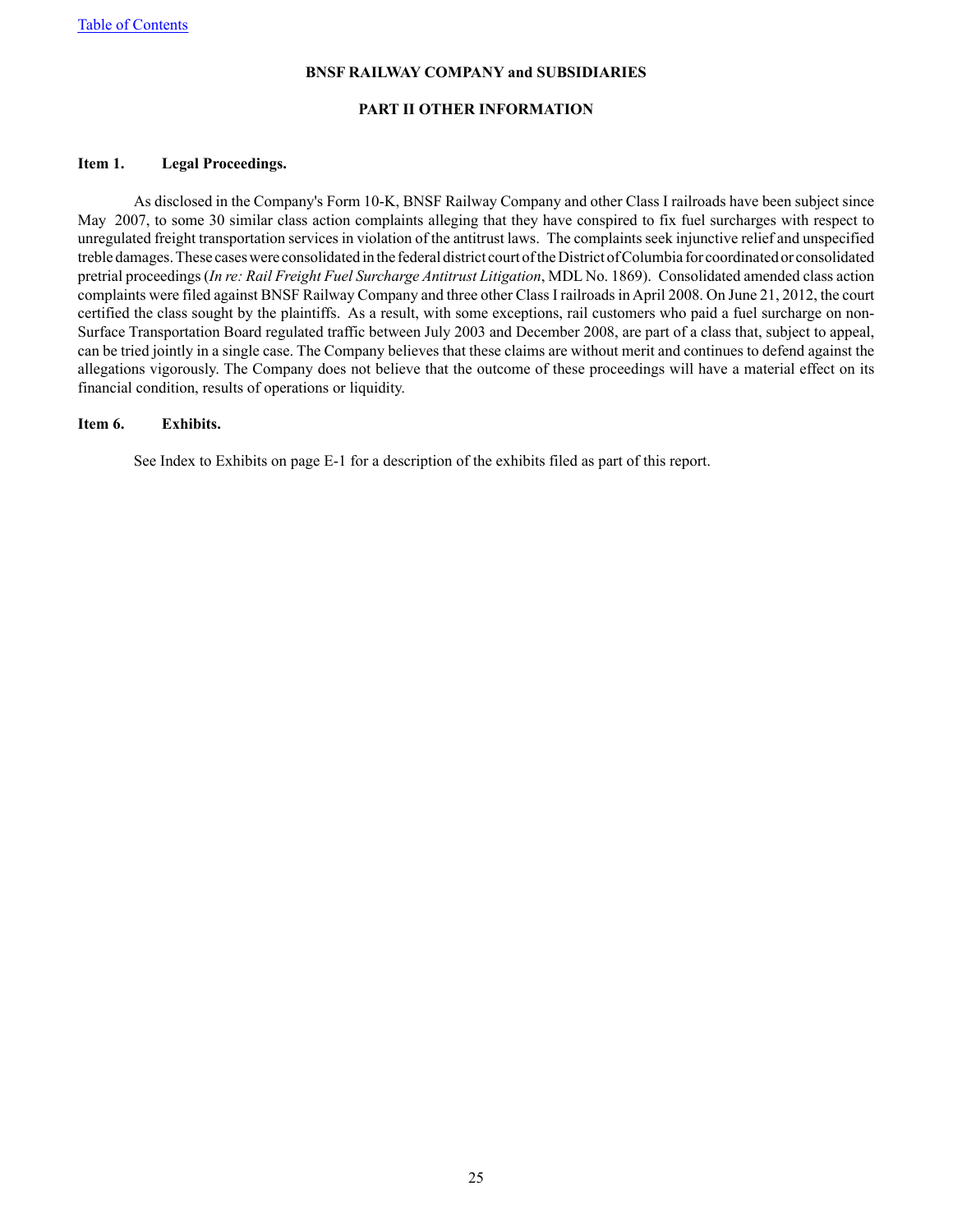# **SIGNATURES**

<span id="page-25-0"></span>Pursuant to the requirements of the Securities Exchange Act of 1934, the registrant has duly caused this report to be signed on its behalf by the undersigned thereunto duly authorized.

> BNSF Railway Company (Registrant)

By:  $\frac{1}{s}$  Thomas N. Hund

**Thomas N. Hund Executive Vice President and Chief Financial Officer (On behalf of the Registrant and as principal financial officer)**

Date: August 3, 2012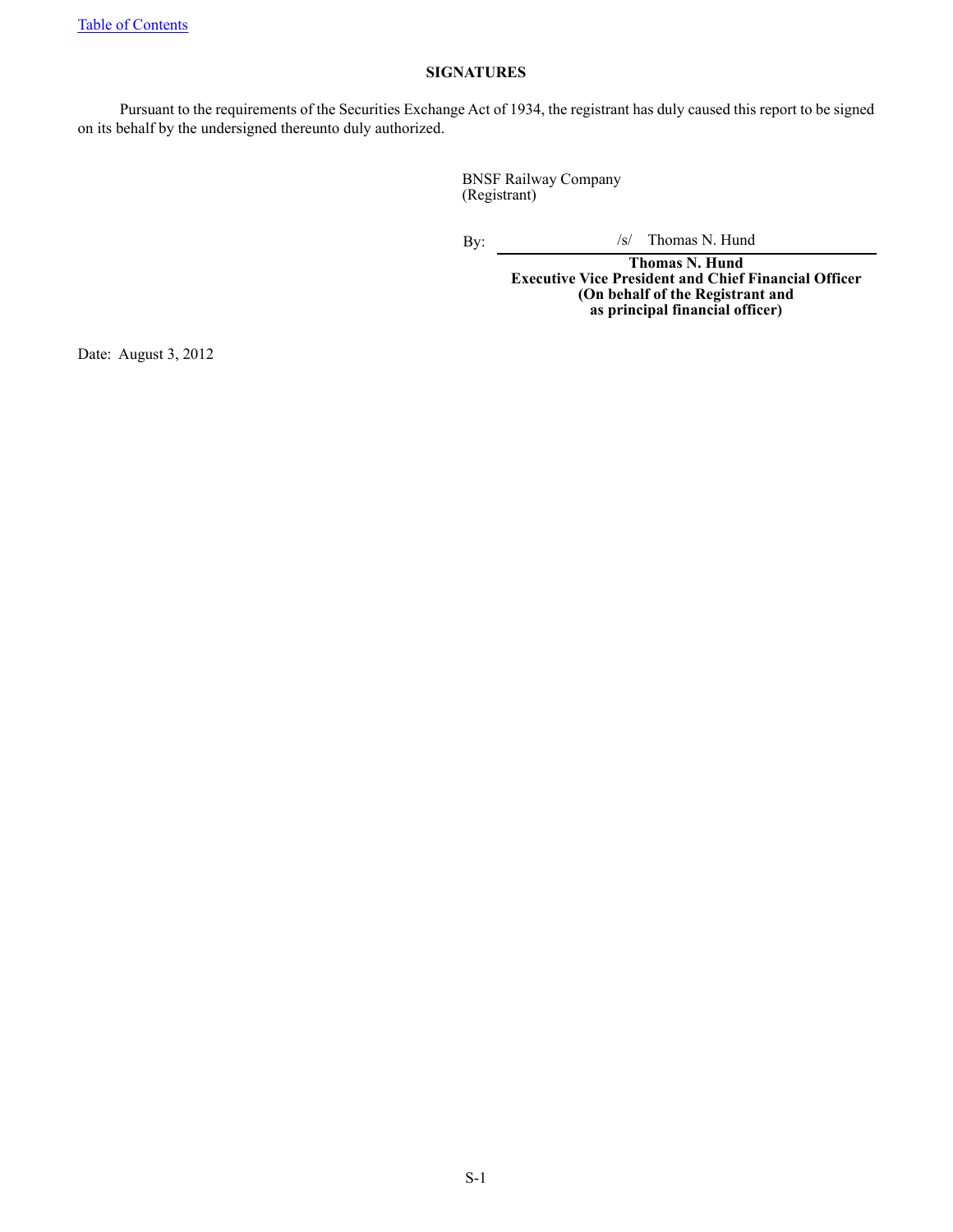# **Exhibit Index**

<span id="page-26-0"></span>

|                                                                                                                                                                                                                                                                                                                                                                                                                                                                                                                                                                                                                                                                                                                                     | Incorporated by Reference<br>(if applicable) |            |           |         |  |
|-------------------------------------------------------------------------------------------------------------------------------------------------------------------------------------------------------------------------------------------------------------------------------------------------------------------------------------------------------------------------------------------------------------------------------------------------------------------------------------------------------------------------------------------------------------------------------------------------------------------------------------------------------------------------------------------------------------------------------------|----------------------------------------------|------------|-----------|---------|--|
| <b>Exhibit Number and Description</b>                                                                                                                                                                                                                                                                                                                                                                                                                                                                                                                                                                                                                                                                                               | Form                                         | File Date  | File No.  | Exhibit |  |
| 3.1 Restated Certificate of Incorporation of BNSF Railway<br>Company, dated January 17, 2005.                                                                                                                                                                                                                                                                                                                                                                                                                                                                                                                                                                                                                                       | $10-Q$                                       | 7/26/2005  | 001-06324 | 3.1     |  |
| 3.2 By-Laws of BNSF Railway Company, as amended August<br>30, 2005.                                                                                                                                                                                                                                                                                                                                                                                                                                                                                                                                                                                                                                                                 | $10-Q$                                       | 10/25/2005 | 001-06324 | 3.1     |  |
| 12.1 Computation of Ratio of Earnings to Fixed Charges.*                                                                                                                                                                                                                                                                                                                                                                                                                                                                                                                                                                                                                                                                            |                                              |            |           |         |  |
| 31.1 Principal Executive Officer's Certifications Pursuant to<br>Section 302 of the Sarbanes-Oxley Act of 2002.*                                                                                                                                                                                                                                                                                                                                                                                                                                                                                                                                                                                                                    |                                              |            |           |         |  |
| 31.2 Principal Financial Officer's Certifications Pursuant to<br>Section 302 of the Sarbanes-Oxley Act of 2002.*                                                                                                                                                                                                                                                                                                                                                                                                                                                                                                                                                                                                                    |                                              |            |           |         |  |
| 32.1 Certification Pursuant to 18 U.S.C. § 1350 (Section 906 of<br>the Sarbanes-Oxley Act of 2002).*                                                                                                                                                                                                                                                                                                                                                                                                                                                                                                                                                                                                                                |                                              |            |           |         |  |
| 101 eXtensible Business Reporting Language (XBRL)<br>documents submitted electronically:                                                                                                                                                                                                                                                                                                                                                                                                                                                                                                                                                                                                                                            |                                              |            |           |         |  |
| 101. INS - XBRL Instance Document<br>101.SCH - XBRL Taxonomy Extension Schema Document<br>101.CAL - XBRL Extension Calculation Linkable<br>Document<br>101.DEF - XBRL Taxonomy Extension Definition Linkable<br>Document<br>101.LAB - XBRL Taxonomy Extension Label Linkbase<br>101.PRE - XBRL Taxonomy Extension Presentation<br>Linkbase Document                                                                                                                                                                                                                                                                                                                                                                                 |                                              |            |           |         |  |
| The following unaudited information from the BNSF<br>Railway Company's Form 10-Q for the six months ended<br>June 30, 2012, formatted in XBRL includes: (i) the<br>Consolidated Statements of Income for the three and six<br>months ended June 30, 2012 and 2011, (ii) the Consolidated<br>Statements of Comprehensive Income for the three and six<br>months ended June 30, 2012 and 2011 (iii) the Consolidated<br>Balance Sheets as of June 30, 2012 and December 31, 2011,<br>(iv) the Consolidated Statements of Cash Flow for the six<br>months ended June 30, 2012 and 2011, (v) the Consolidated<br>Statements of Changes in Equity as of June 30, 2012, and<br>(vi) the Notes to the Consolidated Financial Statements. * |                                              |            |           |         |  |

\*Filed herewith

 $\frac{1}{2}$  ,  $\frac{1}{2}$  ,  $\frac{1}{2}$  ,  $\frac{1}{2}$  ,  $\frac{1}{2}$  ,  $\frac{1}{2}$  ,  $\frac{1}{2}$  ,  $\frac{1}{2}$  ,  $\frac{1}{2}$  ,  $\frac{1}{2}$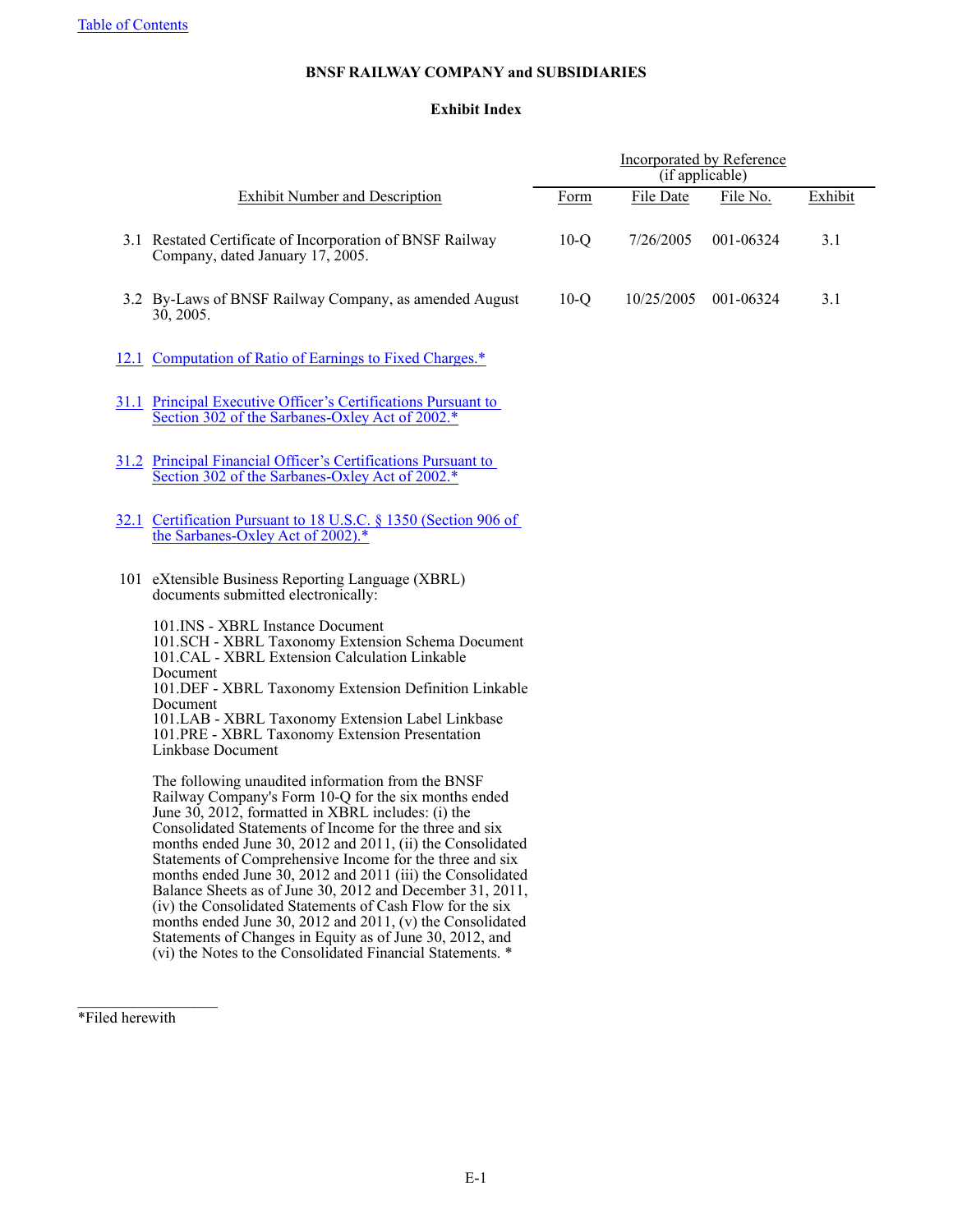# **BNSF RAILWAY COMPANY and SUBSIDIARIES COMPUTATION OF RATIO OF EARNINGS TO FIXED CHARGES (In millions, except ratio amounts) (Unaudited)**

<span id="page-27-0"></span>

|                                                                                                                      |    | Six Months Ended June 30, |    |        |  |
|----------------------------------------------------------------------------------------------------------------------|----|---------------------------|----|--------|--|
|                                                                                                                      |    | 2012                      |    | 2011   |  |
| Earnings:                                                                                                            |    |                           |    |        |  |
| Income before income taxes                                                                                           | \$ | $2,674$ \$                |    | 2,278  |  |
| Add:                                                                                                                 |    |                           |    |        |  |
| Interest and other fixed charges, excluding capitalized interest                                                     |    | 29                        |    | 42     |  |
| Reasonable approximation of portion of rent under long-term operating<br>leases representative of an interest factor |    | 99                        |    | 123    |  |
| Distributed income of investees accounted for under the equity method                                                |    | 3                         |    | 3      |  |
| Amortization of capitalized interest                                                                                 |    |                           |    |        |  |
| Less:                                                                                                                |    |                           |    |        |  |
| Equity in earnings of investments accounted for under the equity method                                              |    | 6                         |    | 8      |  |
| Total earnings available for fixed charges                                                                           | S  | 2,800 \$                  |    | 2,438  |  |
| Fixed charges:                                                                                                       |    |                           |    |        |  |
| Interest and fixed charges                                                                                           | \$ | 41                        | -8 | 48     |  |
| Reasonable approximation of portion of rent under long-term operating leases<br>representative of an interest factor |    | 99                        |    | 123    |  |
| Total fixed charges                                                                                                  | \$ | 140                       | -8 | 171    |  |
| Ratio of earnings to fixed charges                                                                                   |    | 20.00x                    |    | 14.26x |  |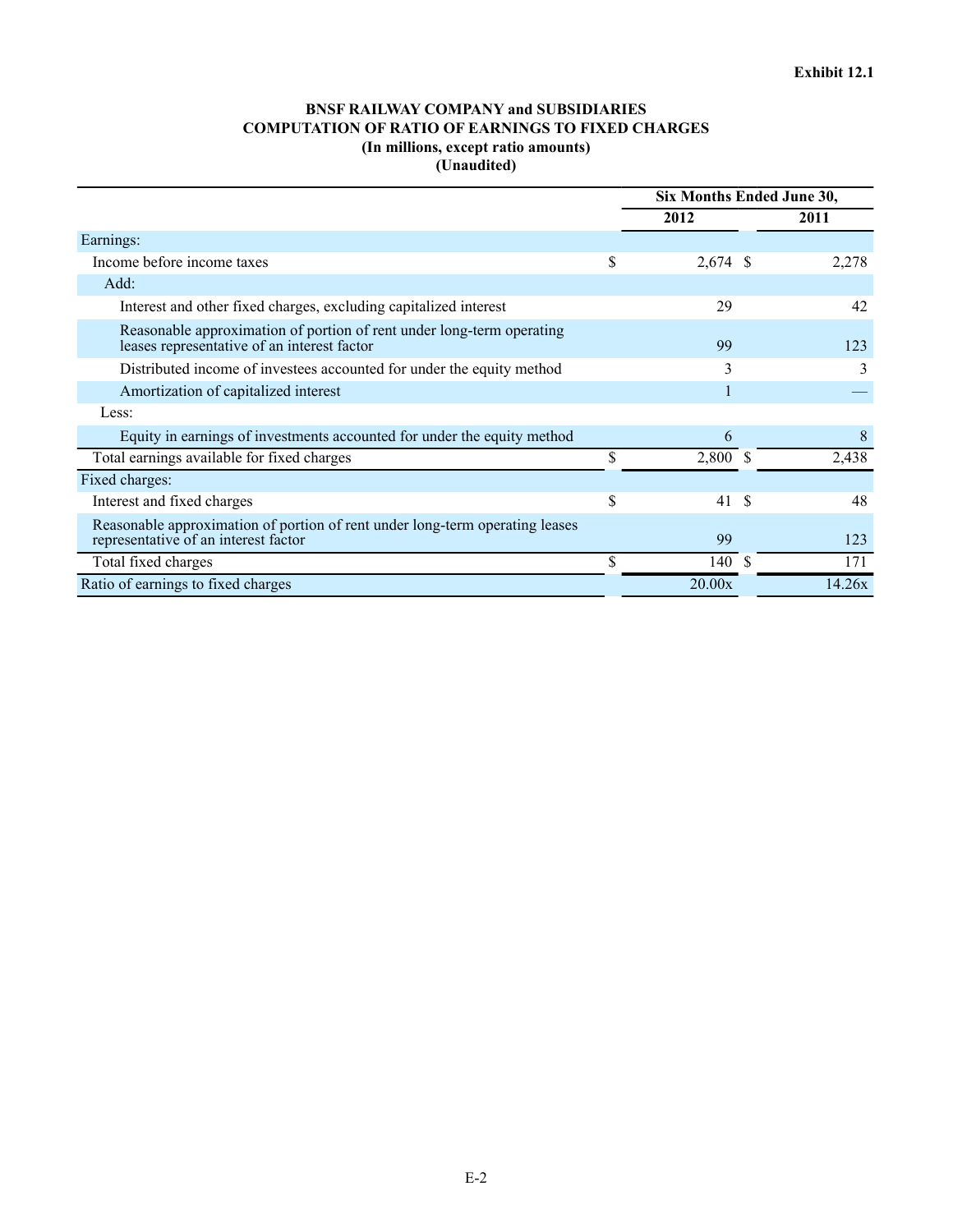# <span id="page-28-0"></span>**Principal Executive Officer's Certifications Pursuant to Section 302 of the Sarbanes-Oxley Act of 2002**

I, Matthew K. Rose, certify that:

- 1. I have reviewed this quarterly report on Form 10-Q of BNSF Railway Company;
- 2. Based on my knowledge, this report does not contain any untrue statement of a material fact or omit to state a material fact necessary to make the statements made, in light of the circumstances under which such statements were made, not misleading with respect to the period covered by this report;
- 3. Based on my knowledge, the financial statements, and other financial information included in this report, fairly present in all material respects the financial condition, results of operations and cash flows of the registrant as of, and for, the periods covered by this report;
- 4. The registrant's other certifying officer and I are responsible for establishing and maintaining disclosure controls and procedures (as defined in Exchange Act Rules 13a-15(e) and 15d-15(e)) and internal control over financial reporting (as defined in Exchange Act Rules 13a-15(f) and 15d-15(f)) for the registrant and have:
	- a) Designed such disclosure controls and procedures, or caused such disclosure controls and procedures to be designed under our supervision, to ensure that material information relating to the registrant, including its consolidated subsidiaries, is made known to us by others within those entities, particularly during the period in which this report is being prepared;
	- b) Designed such internal control over financial reporting, or caused such internal control over financial reporting to be designed under our supervision, to provide reasonable assurance regarding the reliability of financial reporting and the preparation of financial statements for external purposes in accordance with generally accepted accounting principles;
	- c) Evaluated the effectiveness of the registrant's disclosure controls and procedures and presented in this report our conclusions about the effectiveness of the disclosure controls and procedures, as of the end of the period covered by this report based on such evaluation; and
	- d) Disclosed in this report any change in the registrant's internal control over financial reporting that occurred during the registrant's most recent fiscal quarter (the registrant's fourth fiscal quarter in the case of an annual report) that has materially affected, or is reasonably likely to materially affect, the registrant's internal control over financial reporting; and
- 5. The registrant's other certifying officer and I have disclosed, based on our most recent evaluation of internal control over financial reporting, to the registrant's auditors and the audit committee of the registrant's board of directors (or persons performing the equivalent functions):
	- a) All significant deficiencies and material weaknesses in the design or operation of internal control over financial reporting which are reasonably likely to adversely affect the registrant's ability to record, process, summarize and report financial information; and
	- b) Any fraud, whether or not material, that involves management or other employees who have a significant role in the registrant's internal control over financial reporting.

Date: August 3, 2012

/s/ Matthew K. Rose Matthew K. Rose Chairman and Chief Executive Officer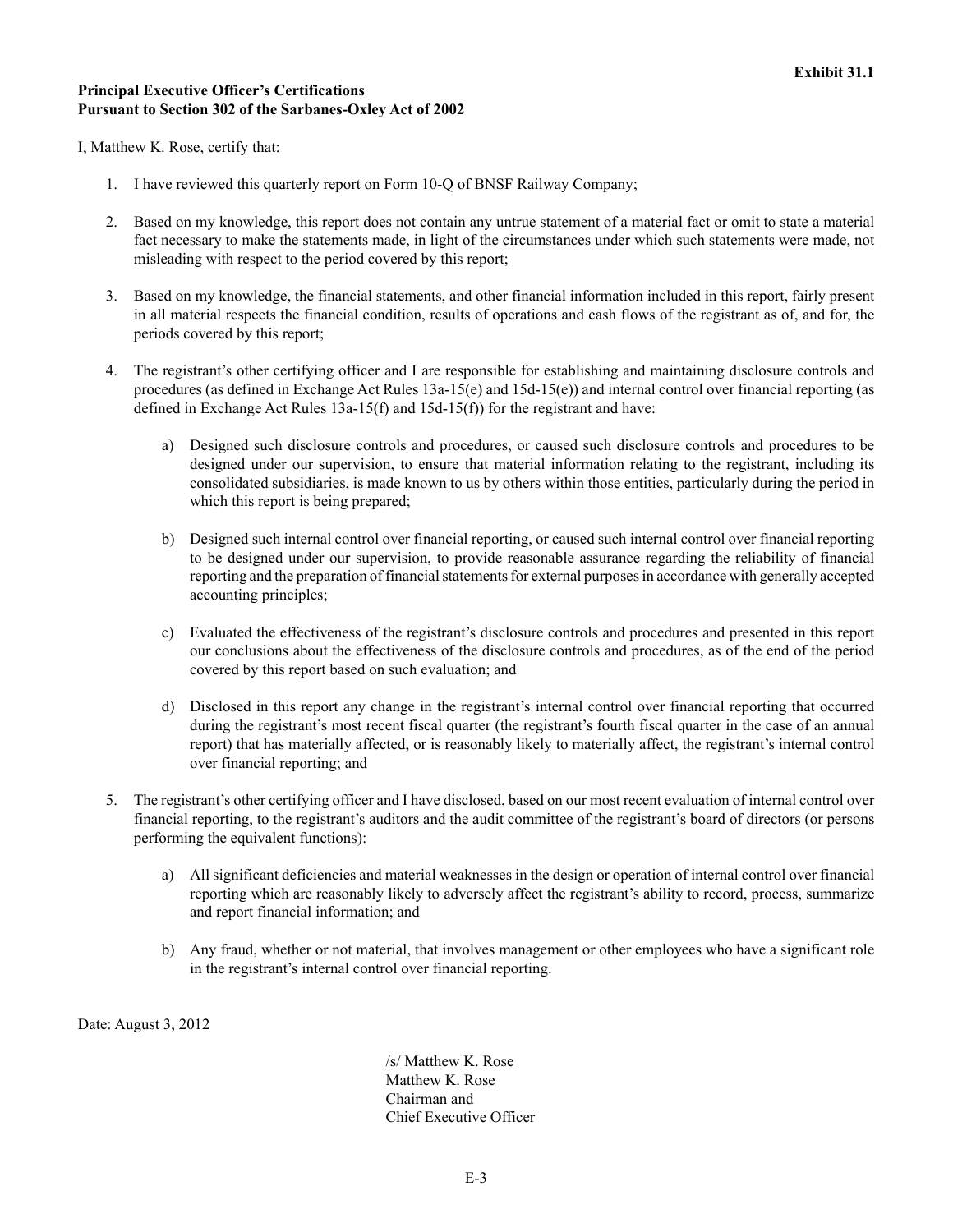# <span id="page-29-0"></span>**Principal Financial Officer's Certifications Pursuant to Section 302 of the Sarbanes-Oxley Act of 2002**

I, Thomas N. Hund, certify that:

- 1. I have reviewed this quarterly report on Form 10-Q of BNSF Railway Company;
- 2. Based on my knowledge, this report does not contain any untrue statement of a material fact or omit to state a material fact necessary to make the statements made, in light of the circumstances under which such statements were made, not misleading with respect to the period covered by this report;
- 3. Based on my knowledge, the financial statements, and other financial information included in this report, fairly present in all material respects the financial condition, results of operations and cash flows of the registrant as of, and for, the periods covered by this report;
- 4. The registrant's other certifying officer and I are responsible for establishing and maintaining disclosure controls and procedures (as defined in Exchange Act Rules 13a-15(e) and 15d-15(e)) and internal control over financial reporting (as defined in Exchange Act Rules 13a-15(f) and 15d-15(f)) for the registrant and have:
	- a) Designed such disclosure controls and procedures, or caused such disclosure controls and procedures to be designed under our supervision, to ensure that material information relating to the registrant, including its consolidated subsidiaries, is made known to us by others within those entities, particularly during the period in which this report is being prepared;
	- b) Designed such internal control over financial reporting, or caused such internal control over financial reporting to be designed under our supervision, to provide reasonable assurance regarding the reliability of financial reporting and the preparation of financial statements for external purposes in accordance with generally accepted accounting principles;
	- c) Evaluated the effectiveness of the registrant's disclosure controls and procedures and presented in this report our conclusions about the effectiveness of the disclosure controls and procedures, as of the end of the period covered by this report based on such evaluation; and
	- d) Disclosed in this report any change in the registrant's internal control over financial reporting that occurred during the registrant's most recent fiscal quarter (the registrant's fourth fiscal quarter in the case of an annual report) that has materially affected, or is reasonably likely to materially affect, the registrant's internal control over financial reporting; and
- 5. The registrant's other certifying officer and I have disclosed, based on our most recent evaluation of internal control over financial reporting, to the registrant's auditors and the audit committee of the registrant's board of directors (or persons performing the equivalent functions):
	- a) All significant deficiencies and material weaknesses in the design or operation of internal control over financial reporting which are reasonably likely to adversely affect the registrant's ability to record, process, summarize and report financial information; and
	- b) Any fraud, whether or not material, that involves management or other employees who have a significant role in the registrant's internal control over financial reporting.

Date: August 3, 2012

/s/ Thomas N. Hund Thomas N. Hund Executive Vice President and Chief Financial Officer